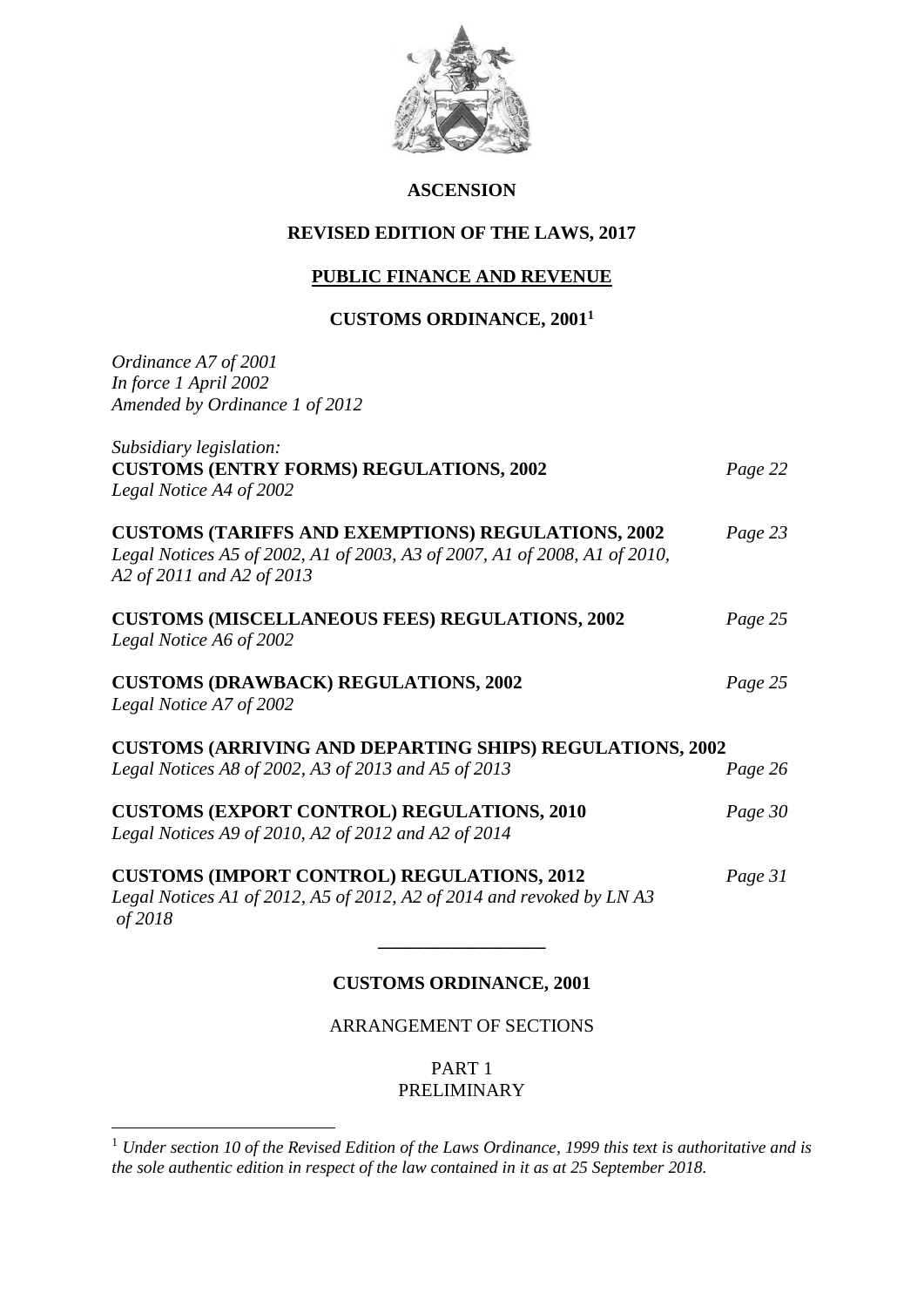- 1. Short title<br>2. Interpretat
- **Interpretation**
- 3. Time of importation and exportation
- 4. Appointment of Customs Officers and delegation of powers
- 5. Customs duties and other charges

## PART 2

## ADMINISTRATION AND WAREHOUSING

- 6. Procedure on arrival of ships
- 7. Procedure on arrival of aircraft
- 8. Passengers to embark or disembark at a port or airport
- 9. Goods to be landed at or exported from a port or airport
- 10. Entries to be made
- 11. Provisional entries
- 12. Special procedure for approved importers
- 13. Owner to permit customs examination
- 14. Passing entries and delivery of goods
- 15. Sale of goods not entered
- 16. Temporary import without payment of dues
- 17. Export of goods
- 18. Goods imported or exported by post
- 19. Ship or aircraft not to leave without clearance
- 20. Warehousing of goods
- 21. Disposal of warehoused goods

## PART 3

## COMPUTATION AND PAYMENT OF DUES

- 22. Current tariff to be applied
- 23. Calculation of dues
- 24. Invoices in foreign currency
- 25. Weights and measures
- 26. Goods of more than one material
- 27. Re-importation of exported goods
- 28. Dues short levied or remaining unpaid
- 29. Refunds, rebates and remissions
- 30. Refund of dues in certain cases

## PART 4

## POWERS OF CUSTOMS OFFICERS

- 31. General powers of Customs Officers
- 32. Power to question and search
- 33. Power to search vehicles and premises
- 34. Power of arrest without warrant
- 35. Power to remove seals placed on goods
- 36. Power to compound and restore seized goods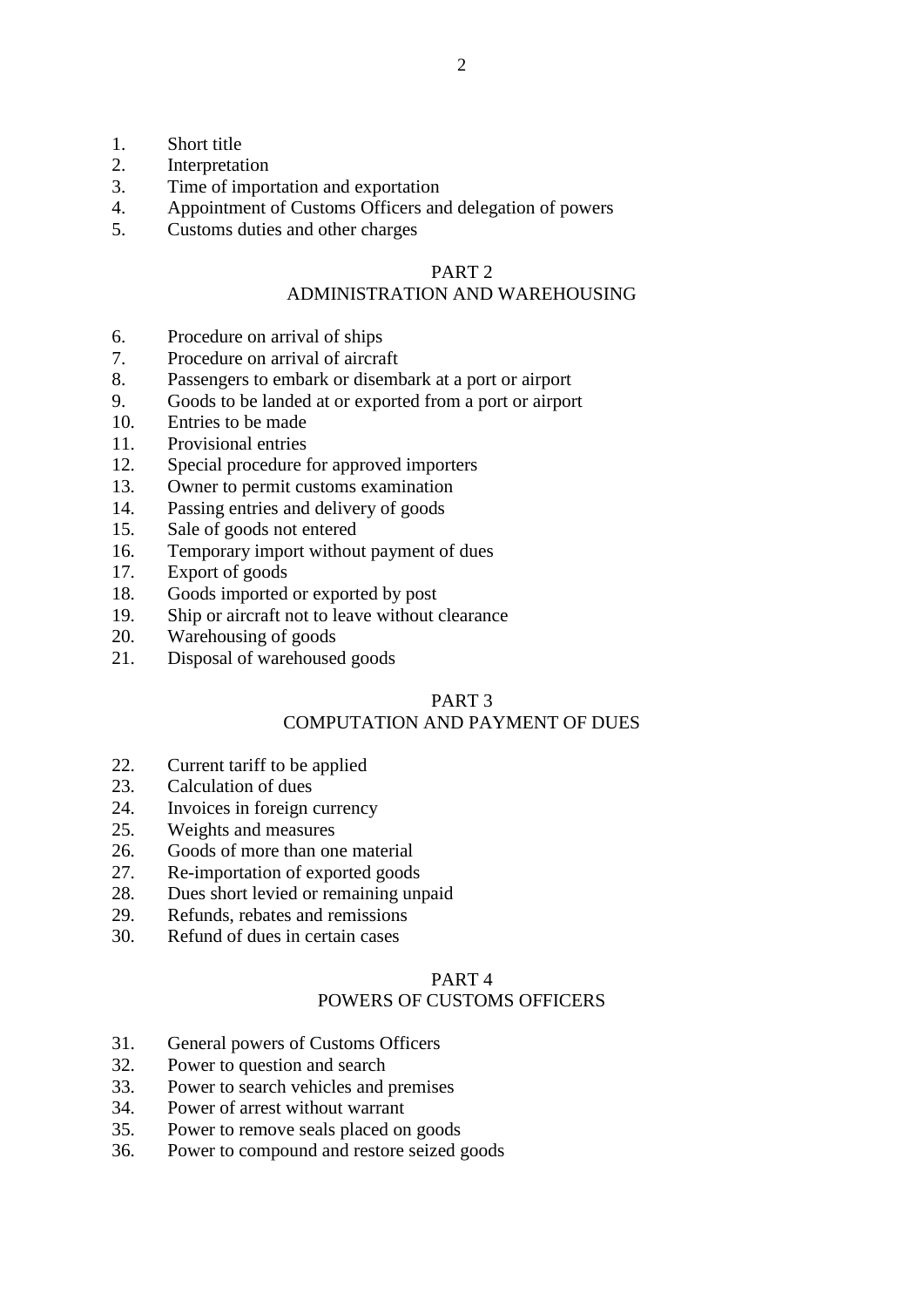#### PART 5 APPEALS, OFFENCES AND FORFEITURE

- 37. Appeal against seizure of goods
- 38. Appeal against dues
- 39. General provisions concerning offences
- 40. Supplemental provisions concerning offences
- 41. Prosecution of offenders
- 42. Forfeiture of goods

#### PART 6 MISCELLANEOUS PROVISIONS

#### 43. Regulations

AN ORDINANCE to provide for the control of imports and exports, the collection and management of customs and other dues, and for incidental or connected matters.

## **PART 1 PRELIMINARY**

#### **Short title**

1

**1.**<sup>2</sup> This Ordinance may be cited as the Customs Ordinance, 2001.

#### **Interpretation**

**2.** In this Ordinance, unless the context otherwise requires, the following expressions have the following meanings—

- "**aircraft**" means any machine for flying whether propelled by mechanical means or not, and includes any description of balloon or glider;
- "**airport**" means Wideawake Airport;
- **"approved form"** means a form prescribed by regulations made under section 43 or, in the absence thereof, approved by the Collector;
- **"captain"** in relation to an aircraft, means the member of the crew designated as captain of that aircraft by the operator of it, or, failing such person, the person who is for the time being the pilot in command of the aircraft;

**"Collector"** means the person appointed as Collector of Customs under section 4, and includes any other person appointed by the Governor to act on the Collector's behalf;

- **"Customs"** means any office or other place designated for the administration of this Ordinance;
- **"Customs Officer"** means any person appointed as such under section 4, and includes the Collector;
- **"customs warehouse"** means any place or places the Collector approves from time to time for the warehousing of goods;

**"delivery warrant"** means a warrant issued for the purposes of section 9(4);

**"documents"** includes books, statements and recorded information of all descriptions, including information recorded by computerised methods;

<sup>2</sup> *Section 1 corrected by Gazette Notice No. 53 of 27 March 2018*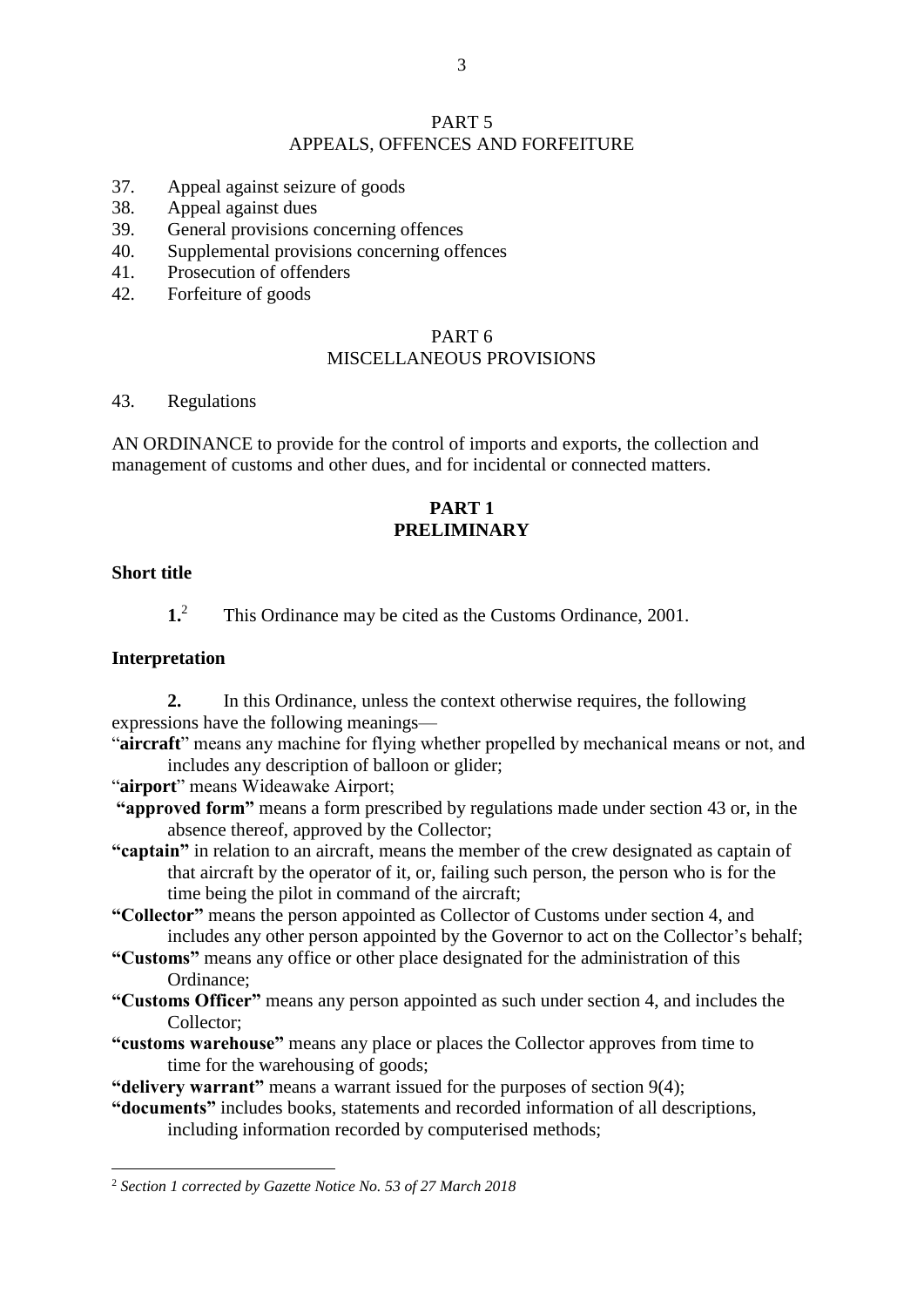- **"drawback"** means a refund of all or part of any dues in respect of goods exported or used in any particular manner;
- **"dues"** means customs duties, wharfage rates, warehouse rents, fees and other charges, payable under this Ordinance;
- **"export"** means to take or to cause to be taken out of Ascension;
- **"goods"** means all kinds of movable or removable property, including animals;
- **"Government"** means the Government of Ascension;
- **"import"** means to bring or cause to be brought into Ascension;
- **"master"**, in relation to a ship, means any person having or taking the command, charge or management of the ship;
- **"means of conveyance"** means any ship, aircraft, vehicle, animal or other thing used for the transportation of goods or people;
- **"office hours"** means the hours during which Government offices are normally open to the public;
- **"owner"**, in respect of any goods, means any person having possession of or beneficially interested in the goods, and in relation to a ship, includes the operator of the ship;
- **"package"** includes every means by which goods being transported may be cased, covered, endorsed, contained or packed;
- **"passenger"** means any person travelling on or arriving from or departing on any vessel or aircraft, but does not include a crew member;
- **"perfect entry"** means any entry made in accordance with section 11 or 18;
- **"port"** means the port of Georgetown and any other port in Ascension that is defined as a port by the Governor by Order;
- **"prescribed"** means prescribed by regulations made under section 43;
- **"prohibited"** in relation to goods, means goods in respect of which the export or import is prohibited;
- **"restricted"**, in relation to goods, means goods in respect of which, or of a type or description in respect of which, there is in force for the time being by or under this or any other Ordinance, any restriction concerning their importation or exportation;
- **"ship"** means every description of vessel or boat, however propelled, moved, constructed or adapted for use to carry persons or goods by water, and includes a seaplane when on or in the water, a hovercraft and a hydrofoil vessel;
- **"smuggling"** means any importation or exportation, or attempted importation or exportation made with intent to defraud the Government, or to evade any prohibition or restriction affecting any goods, and **"smuggle"** and **"smuggled"** are to be construed accordingly;

**"wharf"** means any area at a port defined as a wharf by regulations made under section 43; **"wharfage rates"** mean a rate payable in respect of the use of an area of a wharf.

## **Time of importation and exportation**

**3.** Notwithstanding the respective definitions of **"import"** and **"export"** contained in section 2, for the purposes of this Ordinance the following provisions have effect concerning the times of importation and exportation—

- *(a)* subject to paragraph *(b)*, the time of importation of any goods is the time when the ship or aircraft carrying them comes within the limits of a port or airport, or the time when the goods are unloaded in Ascension, whichever is the earlier;
- *(b)* the time of importation of restricted goods is the time when the ship or aircraft carrying them enters the territorial waters or airspace of Ascension;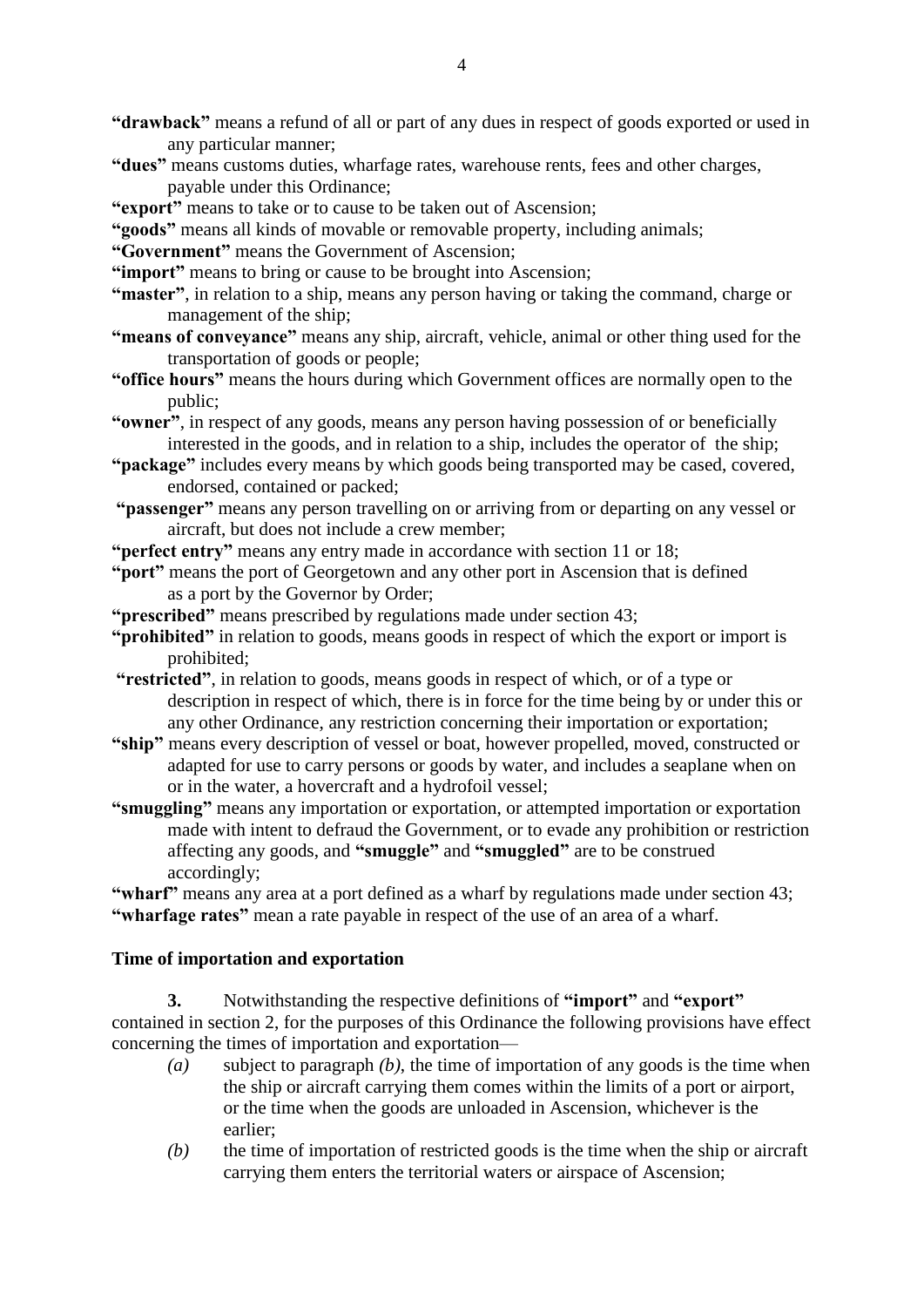*(c)* the time of exportation of any goods from Ascension is the time when the goods are placed on board the ship or aircraft that is to carry them.

## **Appointment of Customs Officers and delegation of powers**

**4. (1)** The Governor must appoint a Collector of Customs and may appoint any other Customs Officers necessary or desirable for the administration of this Ordinance.

**(2)** The Collector may delegate any of his or her powers and duties under this Ordinance to any other Customs Officer.

## **Customs duties and other charges**

**5.** The Governor may, by regulations, specify the tariffs or rates in respect of the following dues—

- *(a)* customs duties payable by importers and exporters on goods imported and exported respectively;
- *(b)* wharfage rates to be paid by the importer of all goods landed at a port;
- *(c)* warehouse rents to be paid in respect of goods deposited in any customs warehouse;
- *(d)* fees payable for the grant of any permit, licence, permission or authority which may be granted under or pursuant to this Ordinance; and
- *(e)* fees payable by the master of a ship or the captain of an aircraft for the services of Customs Officers attending the loading or unloading of that ship or aircraft.

## **PART 2 ADMINISTRATION AND WAREHOUSING**

## **Procedure on arrival of ships**

**6. (1)** On arrival in the territorial waters of Ascension every ship must proceed to the Port and the master of that ship must provide any further particulars required. This subsection does not apply to any ship which enters the territorial waters in passage from one place outside Ascension to another such place, and which does not come within 2 nautical miles of the coastline at any given point.

The agent of any ship must, when required by a Customs Officer, submit for inspection any bill of lading so required.

## **Procedure on arrival of aircraft**

- **7. (1)** Subject to this section, and except as the Collector otherwise permits- *(a)* the captain of any aircraft arriving in Ascension must not cause or
	- permit that aircraft to land at any place other than at an airport; and *(b)* no person importing or concerned in importing any goods in any
	- aircraft may bring those goods into Ascension at any place other than at an airport.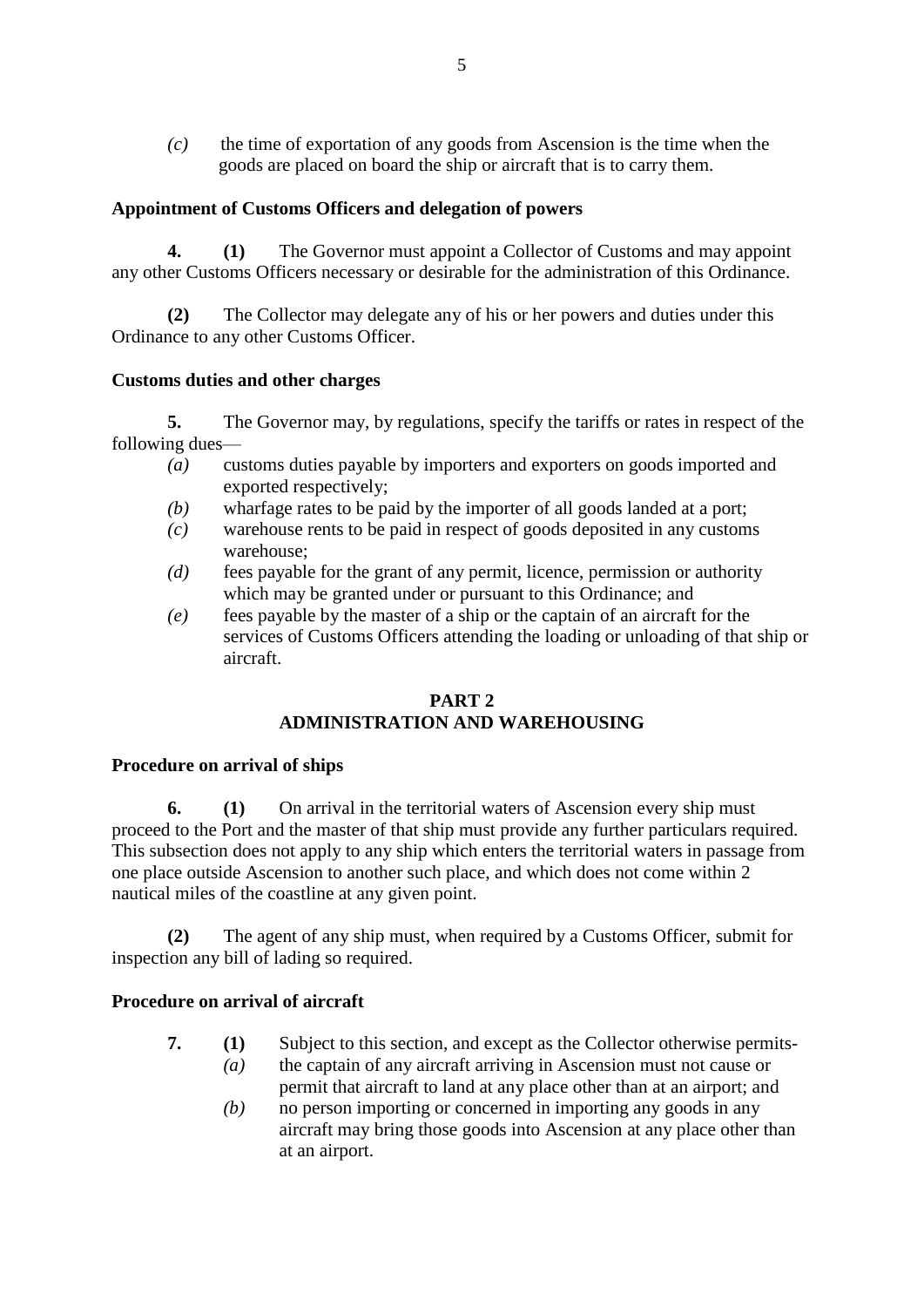A captain or other person who contravenes or fails to comply with this subsection commits an offence.

Penalty: A fine of £10,000, or in the case of goods, 3 times the value of the goods, whichever is the greater.

Any goods imported in contravention of this subsection are liable to forfeiture.

**(2)** Subsection (1) does not apply in relation to any aircraft which is required by or under any enactment relating to air navigation, or is compelled by accident, stress of weather or other unavoidable cause, to land at a place other than an airport, but subject to subsection (3)-

- *(a)* the captain of any such aircraft-
	- (i) must immediately report the landing to a Customs Officer and must on demand produce to the Customs Officer the journey log belonging to the aircraft;
	- (ii) must not without the consent of a Customs Officer permit any goods carried on the aircraft to be unloaded from, or any passenger or member of the crew to depart from the vicinity of the aircraft; and
	- (iii) must comply with any direction given by a Customs Officer with respect to such goods;
- *(b)* no passenger or member of the crew may without the consent of a Customs Officer leave the immediate vicinity of any such aircraft.

A captain or any other person who contravenes or fails to comply with this subsection commits an offence.

Penalty: A fine of £10,000 or imprisonment for 2 years, or both.

- **(3)** Nothing in subsection (2) prohibits-
- *(a)* the departure of any passenger or member of the crew from the vicinity of an aircraft; or
- *(b)* the removal of goods from an aircraft;

of that departure or removal is necessary for reasons of health, safety or the preservation of life or property.

**(4)** The captain of any aircraft must, when required by a Customs Officer, submit for inspection all books and documents in his or her custody or control relating to the aircraft, its cargo, stores, baggage, crew, passengers or flight.

## **Passengers to embark or disembark at a port or airport**

**8.** Except with the consent of the Collector, no passenger may embark or disembark at Ascension at any place other than at a port or airport.

## **Goods to be landed at or exported from a port or airport**

**9. (1)** Except with the consent of the Collector, no goods may be landed in Ascension, or exported from Ascension, at any place other than at a port or airport.

**(2)** All goods landed at a port or airport or delivered to a port or airport for export are at the risk of the owner and subject to the control of the Customs in accordance with this Ordinance.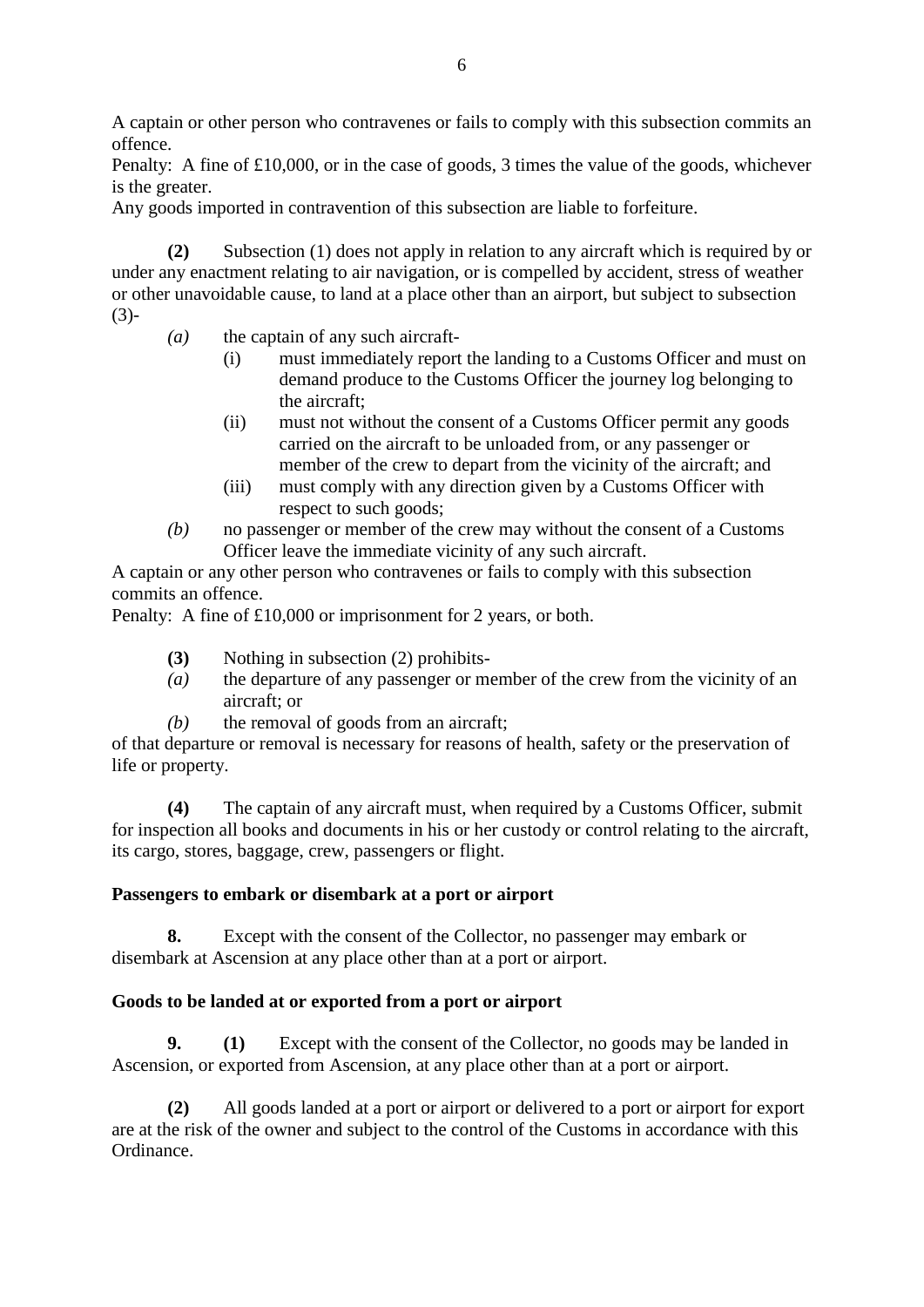**(3)** No goods that are subject to the control of the Customs may be moved or interfered with except in accordance with this Ordinance.

**(4)** Without limiting subsection (3), no imported goods may be removed from a port or airport except under the authority of a delivery warrant, in an approved form, issued by a Customs Officer.

## **Entries to be made**

**10. (1)** Subject to sections 11 and 12 and subsection (2), no delivery warrant is to be issued in respect of any imported goods until the owner or the owner's agent has submitted entries in the approved form in respect of the goods to the Customs, and dues on them have been paid.

**(2)** In the case of prescribed categories of passengers' baggage and other packages, the importer, on making a satisfactory declaration in a form and manner the Collector requires, must be permitted to remove the goods without making any entries or completing any delivery warrant.

**(3)** Any person acting as agent for the owner must first deposit in the Customs an authority in the approved form.

**(4)** All imported goods must be entered or otherwise accounted for in the approved form for either—

- *(a)* home consumption;
- *(b)* warehousing; or
- *(c)* transhipment,

as the case may be.

- **(5)** The owner or the owner's agent must on presenting entries—
- *(a)* submit for verification and filing in the Customs an original or acceptable duplicate invoice in respect of the goods to which the entry relates;
- *(b)* produce for inspection any other documents a Customs Officer reasonably requires; and
- *(c)* answer to the best of his or her knowledge and belief any question with respect to such entries.

## **Provisional entries**

**11. (1)** If the owner is unable, owing to the absence of any invoice of cost, to supply the full particulars for making an entry for home consumption, and makes a declaration to that effect before a Customs Officer, the owner may make a provisional entry, in the approved form, and deposit in cash a sum equal to the amount of the dues as estimated by the Customs Officer, and the Customs Officer may thereupon issue a delivery warrant.

**(2)** The owner of goods included in a provisional entry must, within one month after the passing of the entry or within any further time the Collector allows, make a perfect entry for the goods. In default, the deposit paid under subsection (1) is to be forfeited, without affecting the owner's liability to pay the dues in respect of the goods involved.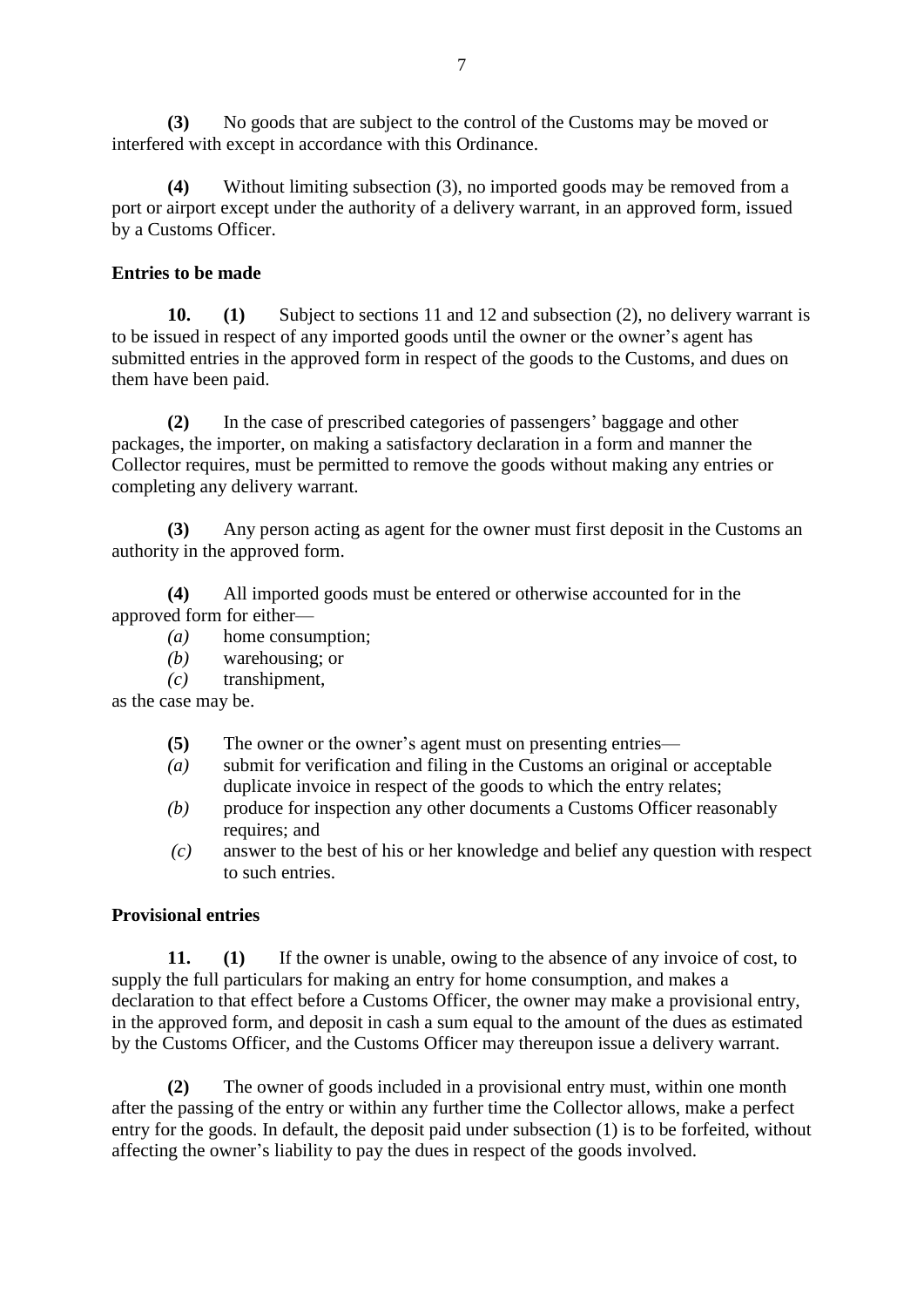**(3)** A perfect entry of goods that have been entered as a provisional entry must be made in a manner as if a provisional entry had not been made.

## **Special procedure for approved importers**

**12. (1)** The Collector, in his or her discretion, may grant "**approved importer**" status to any importer who regularly imports goods of a certain class or description as part of a business carried on by the importer, and may at any time revoke such grant.

**(2)** A Customs Officer may issue a delivery warrant in respect of goods imported for home consumption by an approved importer although no provisional or other entries have been made in respect of them. A delivery warrant must not be issued under this subsection unless the importer signs a bond in the approved form in respect of an amount sufficient to cover all dues likely to be found payable on examination and verification of the entries, and incorporating an undertaking to—

- *(a)* produce all invoices and entries or otherwise account for imported goods within a period of 14 days from the date of importation of the goods; and
- *(b)* pay all dues payable within a period of 28 days from the date of importation of the goods.

## **Owner to permit customs examinations**

**13. (1)** Whenever required to do so by any Customs Officer, the owner or the owner's agent must, at the expense of the owner or the owner's agent—

- *(a)* bring any package to the proper place for examination by a Customs Officer and open and unpack the package;
- *(b)* repack, on completion of the inspection, and remove the package to the proper place of deposit;
- *(c)* facilitate the weighing and measurement of any goods.

**(2)** Subject to section 32, packages must not be opened except in the presence of a Customs Officer and, if practicable, the owner or the owner's agent.

**(3)** All imported goods are liable to examination by a Customs Officer, despite the passing of any entry made in respect of them, or the issue of a delivery warrant.

## **Passing entries and delivery of goods**

**14. (1)** An entry is passed by a Customs Officer signing the entry indicating that all dues in respect of the goods mentioned in it have been assessed and paid or, if appropriate, that a provisional entry has been made.

**(2)** Upon passing any entry or receiving a bond from an importer pursuant to section 12, a Customs Officer must issue a delivery warrant in the approved form authorising the removal of the goods from a port or airport.

**(3)** Every delivery warrant must be issued in the name of the person named in the bill of lading or inward manifest as the consignee of the goods, or of an authorised agent who has deposited his or her authority in accordance with section 10(3).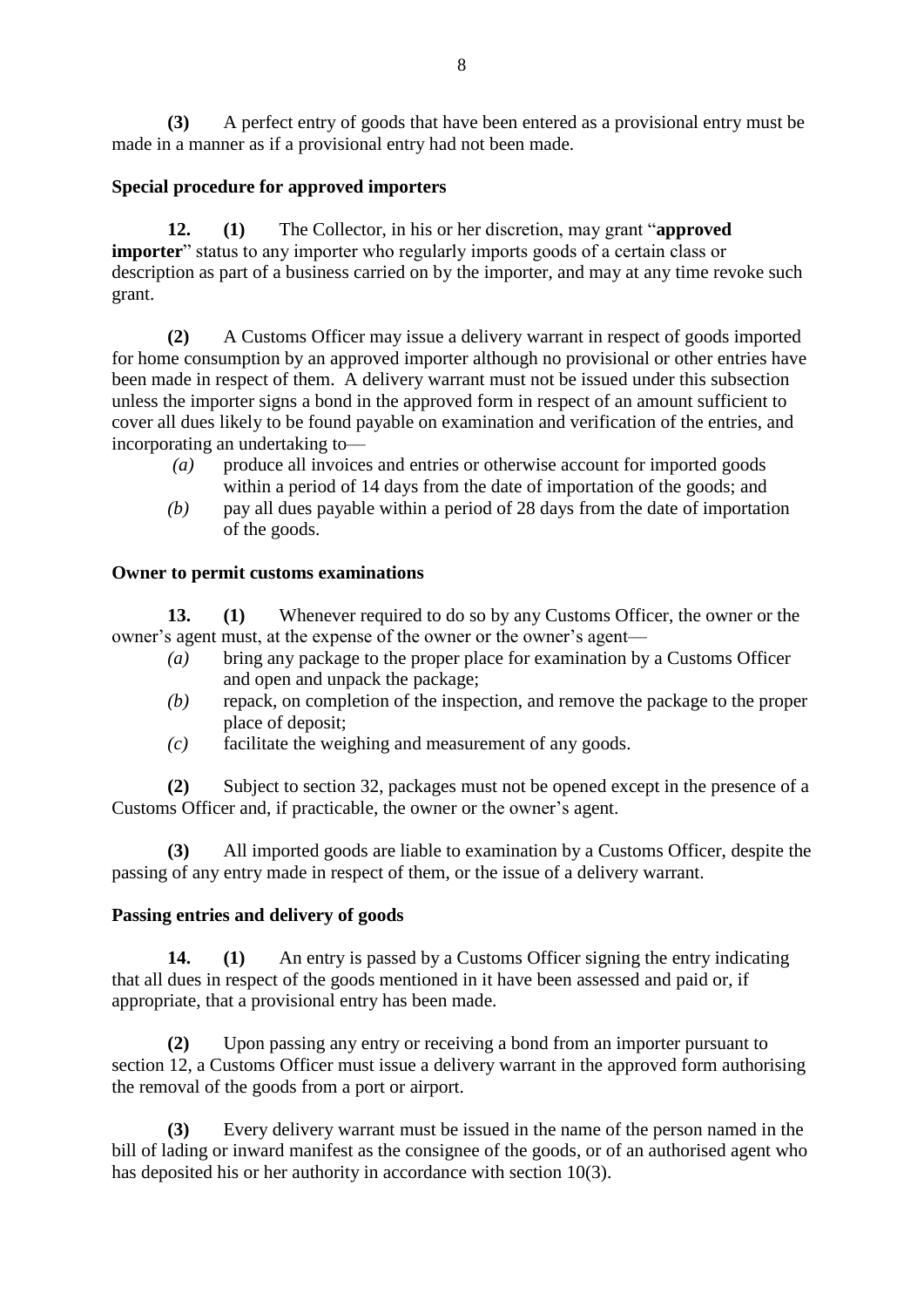#### **Sale of goods not entered**

**15. (1)** Subject to subsection (4), the Collector may order the sale by public auction of any goods remaining at a port or airport after a period of 28 days from the date of landing, but a sale must not take place until notice of it has been publicly advertised at least 7 days prior to the sale.

**(2)** Subject to subsection (3), all dues payable upon or in respect of any goods sold under this section, and all expenses incurred in connection with such sale, must be deducted from the proceeds of the sale and any balance remaining paid to the owner.

**(3)** If any balance of the proceeds of any goods sold under this section is not claimed by the owner or the owner's agent within 12 months from the date of such sale, the balance must be dealt with as an unclaimed deposit in accordance with section 31 of the Financial Management Ordinance, 2001, or any statutory modification or re-enactment for the time being in force, but without reference to the period of 6 years.

**(4)** Notwithstanding subsection (1), the Collector may immediately sell any goods remaining at a port or airport or in a warehouse if, in the Collector's opinion, they are goods that are hazardous or perishable and have not been cleared within the period allowed by him or her.

**(5)** When any goods are authorised to be sold under this Ordinance but cannot be sold, or are in the opinion of the Collector of a perishable or hazardous nature and unfit for sale, the Collector may destroy them.

## **Temporary import without payment of dues**

**16. (1)** A Customs Officer may give permission to any person to import any goods without payment of dues on them, upon being satisfied that such goods are imported for temporary use or purpose. The person to whom such permission is given must, if required by a Customs Officer, deposit with the Customs the amount of duty on such goods, or give security for them to the satisfaction of the Customs Officer.

**(2)** If any goods imported under subsection (1) are not exported within 6 months of the date of the said permission—

- *(a)* the deposit is forfeited, and liability to pay dues in respect of the goods is extinguished; or
- *(b)* if security has been given, the importer must pay the full dues payable on or in respect of the goods.

**(3)** If goods imported under this section are exported within the period of 6 months referred to in subsection (2), any deposit must be refunded or the security cancelled as the case may be.

## **Export of goods**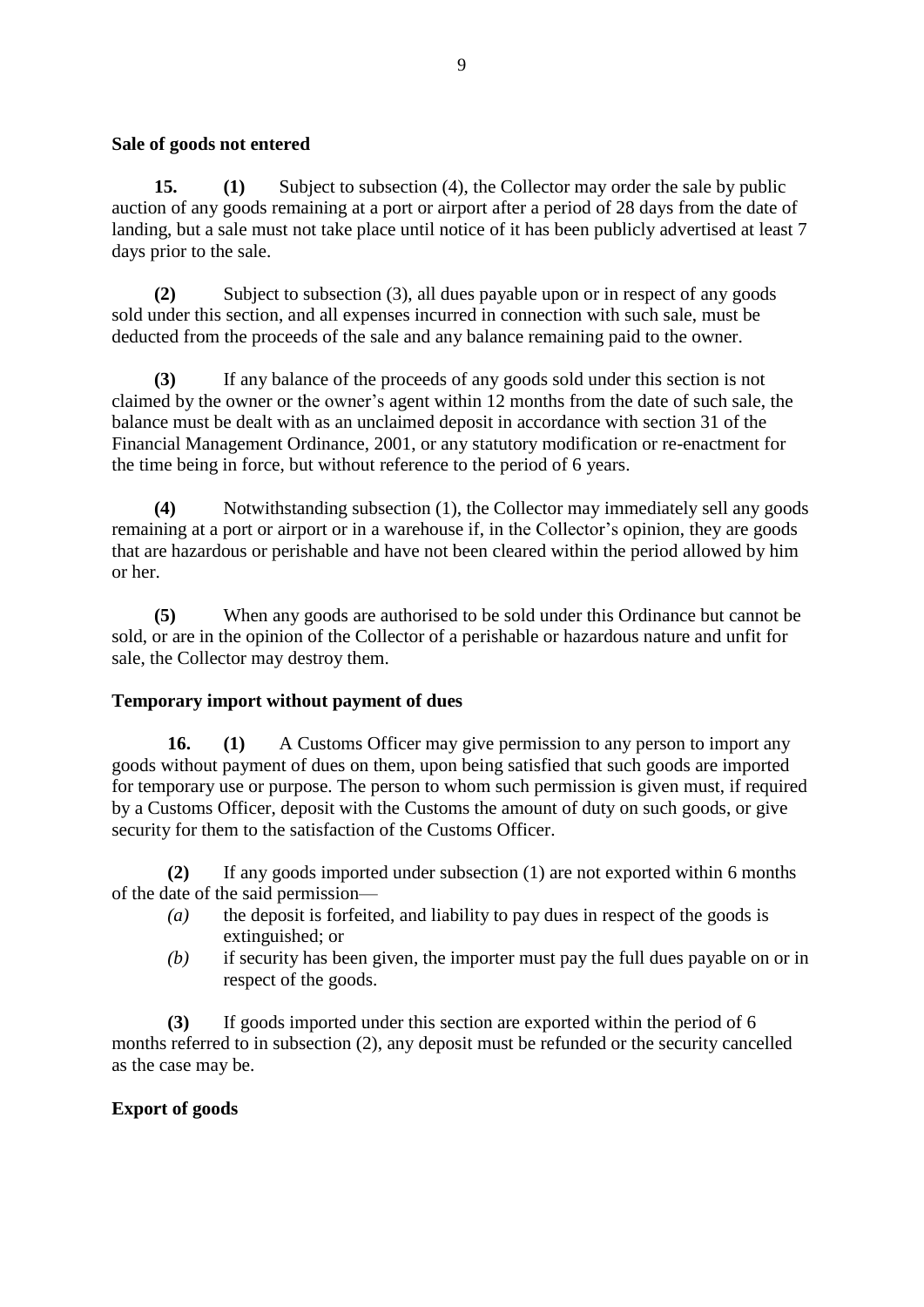**17. (1)** If any goods are delivered at a port or airport for exportation, the exporter must deliver to the Customs, in the approved form, an entry outwards for the goods, and provide any further particulars a Customs Officer requires.

**(2)** If any drawback, allowance, rebate, abatement of dues, refund of deposit, or cancellation of security is claimed in respect of goods to be exported, that claim must only be authorised by a Customs Officer if he or she is satisfied that the goods have been exported or otherwise properly accounted for.

## **Goods imported or exported by post**

**18. (1)** If any goods are imported or exported by post, for the purpose of assessing any dues payable on them, and for the purpose of enforcing any prohibition or restriction for the time being in force, the value, quantities and contents, whether or not declared by the sender, are subject to examination and verification by a Customs Officer, or by any authorised Post Office official.

**(2)** Any goods contained in any package imported or exported by post are liable to forfeiture if they are—

- *(a)* not accompanied by a declaration as to the amount and value of the contents, but found to be subject to payment of dues;
- *(b)* found not to agree with the particulars entered in such declaration; or
- *(c)* found to be or to contain any item that is subject to an import or export prohibition or restriction for the time being in force.

## **Ship or aircraft not to leave without clearance**

**19. (1)** Except with the written permission of the Collector, no ship or aircraft may depart from Ascension to a destination outside Ascension until a certificate of clearance for that ship or aircraft has been obtained from a Customs Officer.

**(2)** A certificate of clearance must not be granted under subsection (1) until the master of a ship or captain of an aircraft has—

- *(a)* delivered to a Customs Officer in the approved form either an outward manifest of the cargo taken on board at a port or airport, or a report in the approved form that no cargo has been taken on board; and
- *(b)* furnished such further particulars as may reasonably be required by any Customs Officer; and
- *(c)* paid all dues; and
- *(d)* paid all fees payable in respect of the use of a port or airport.

## **Warehousing of goods**

**20. (1)** All goods entered for warehousing must immediately be removed to a customs warehouse, by the importer or the importer's agent, and deposited in the warehouse..

**(2)** No compensation is payable by the Government or any officer to any importer, owner or consignee of any goods by reason of any loss or damage whilst being removed to or stored in a customs warehouse, unless the loss or damage has been caused by the wilful act of any Customs Officer.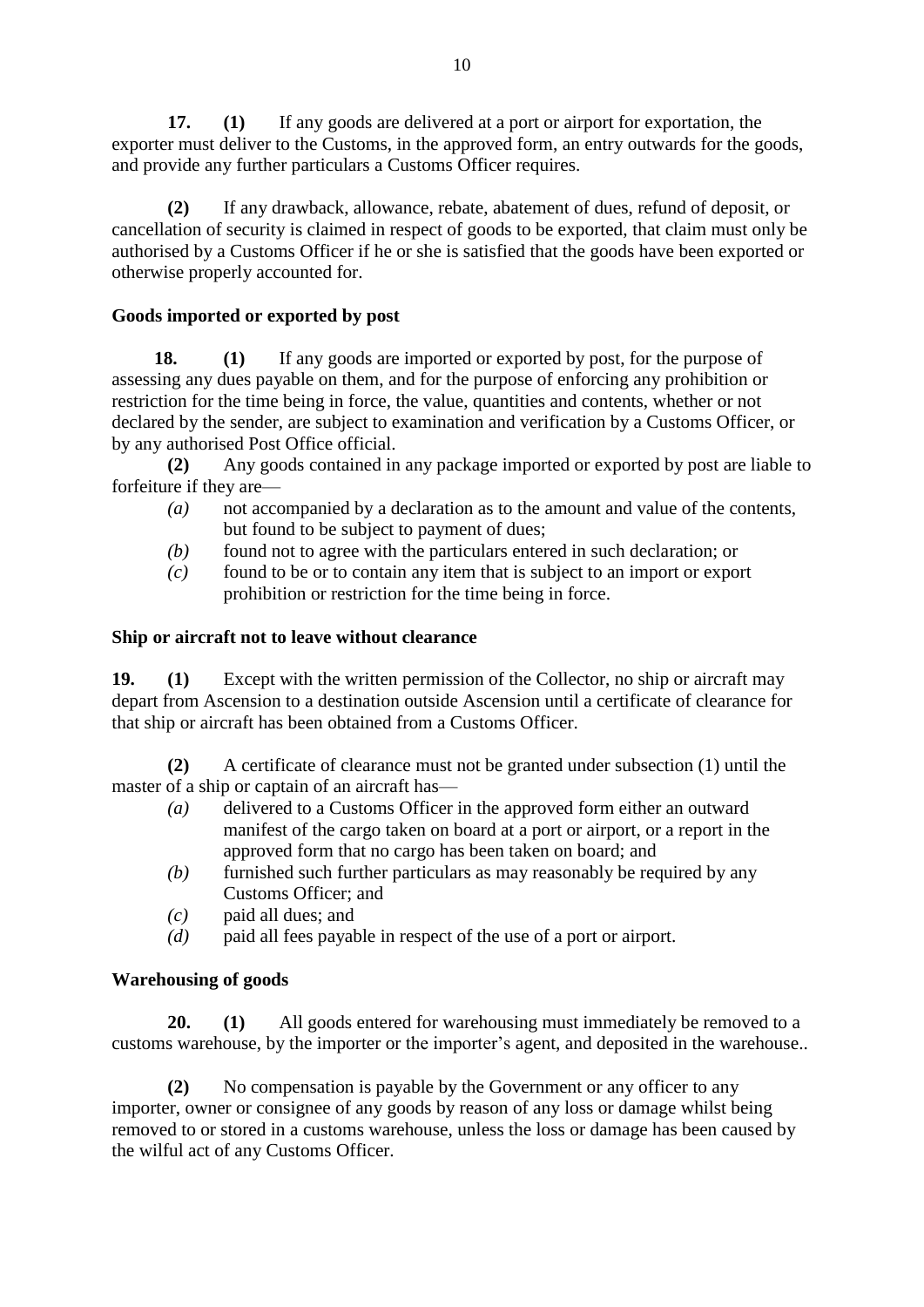## **Disposal of warehoused goods**

**21. (1)** If, in the opinion of the Collector, any warehoused goods have deteriorated or perished to the extent that their value is less than the dues payable on them, the Collector may waive payment of dues and destroy the goods.

**(2)** After giving not less than7 days written notice of intention to do so to the importer of any goods entered in a customs warehouse on which no rent has been paid for a period of not less than 3 months, the Collector may sell or destroy the goods.

**(3)** After the expiry of not less than 7 days after publication of a notice, the Collector may sell or destroy any goods entered and remaining in a customs warehouse for a period exceeding 12 months.

**(4)** Any unmarked goods that remain unclaimed or unidentified after a period of 28 days may be disposed of at the discretion of the Collector, who must keep a record of the goods and the method of disposal.

## **PART 3 COMPUTATION AND PAYMENT OF DUES**

## **Current tariff to be applied**

**22.** All dues payable under this Ordinance are to be calculated and paid in accordance with the tariff in force at the time of importation or exportation of the goods, except in the case of goods entered for warehousing under section 20, when the rates of duty to be applied are those in force at the time of acceptance by a Customs Officer of an entry for home consumption.

## **Calculation of dues**

**23. (1)** For the purpose of any dues for the time being chargeable on any imported goods, the dues payable on them are to be calculated—

- *(a)* if the goods have been purchased by the importer or consignee thereof—
	- (i) for ad valorem duty purposes, on the price charged for the said goods by the vendor thereof; or
	- (ii) for specific duty purposes, on the appropriate unit of quantity; as verified (in either case) by the genuine invoice of such goods; and
- *(b)* if the goods were procured otherwise than by bona fide purchase, or in any other case where no invoice is produced—
	- (i) for ad valorem duty purposes, on the actual market value of such goods at the time of exportation to Ascension in the principal markets of the country whence such goods were imported; or
	- (ii) for specific duty purposes, on the quantity shown on the bill of lading or by a tally, weight, or other means of measurement to the satisfaction of a Customs Officer.

**(2)** No discounts or deductions from the value of any goods chargeable with ad valorem duty are to be allowed unless—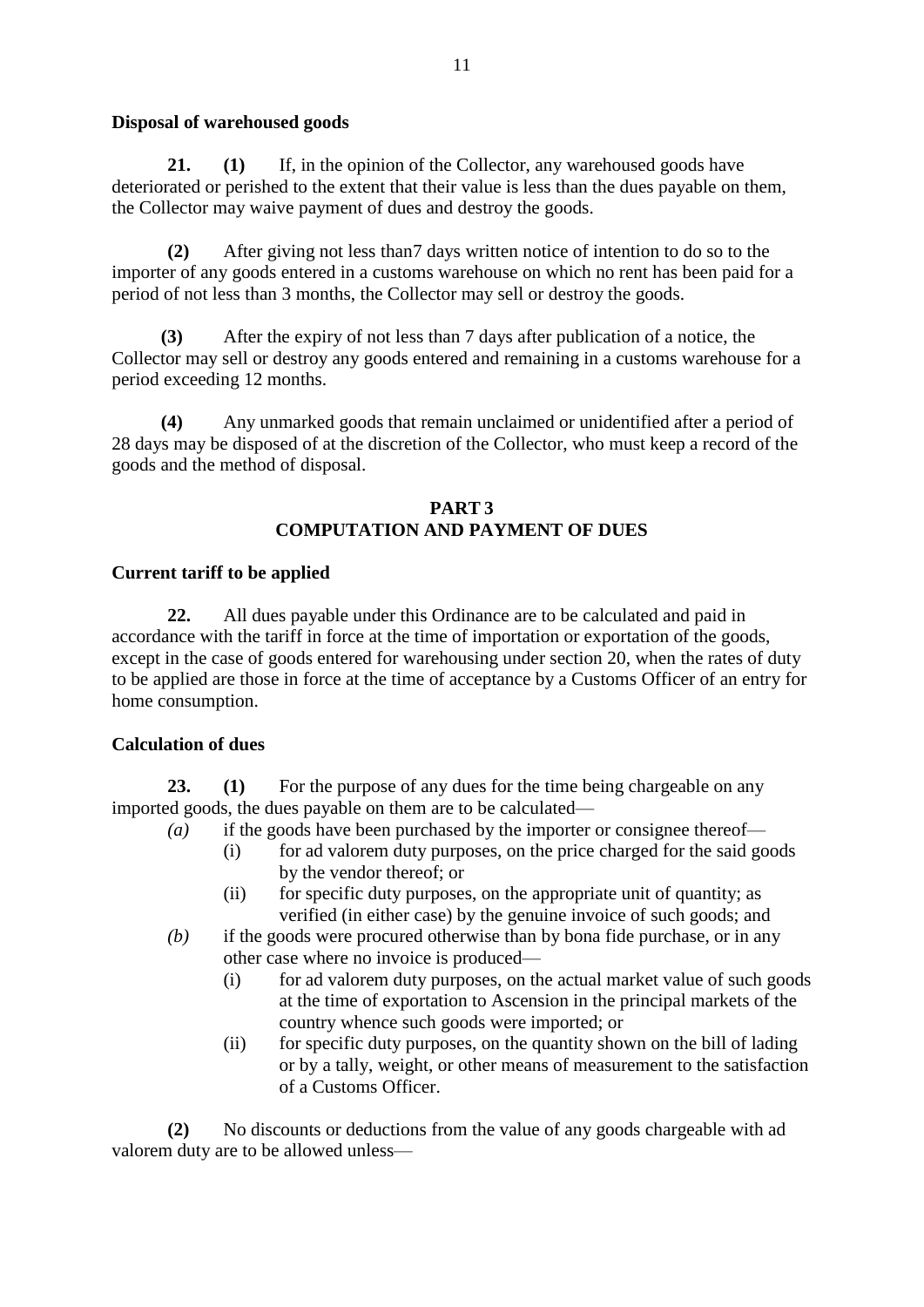- *(a)* such discounts are genuine and freely available on any commercial market, and not as a result of any fear or favour or unfair trading relationship between the buyer or seller of any goods; and
- *(b)* such discounts or deductions are clearly shown to the satisfaction of a Customs Officer on the original invoice, or are otherwise verified by the signature of the manufacturer, merchant or person from whom the goods were purchased, and by whom the discount or deduction has actually been allowed.

**(3)** When any goods which are subject to duty at ad valorem rates, are sold at any authorised sale, the value of the goods may be taken to be the value as shown by the sale.

**(4)** A Customs Officer may require any person concerned with the importation of goods to provide in whatever manner he or she directs—

- *(a)* the information or documents which, in his or her opinion, are necessary for a proper valuation of the goods; and
- *(b)* the information and evidence in support of any declaration relating to the goods that he or she considers appropriate,

and to produce any books of account or other documents of whatever nature relating to the purchase, sale, importation or exportation of the goods by that person.

**(5)** If any person to whom a direction is given under subsection (4) fails to comply with any requirement of it, and the Collector is not satisfied that the value declared accurately reflects the open market value of such goods, the goods may be detained and the Collector may—

- *(a)* substitute the declared value with a valuation which, in his or her opinion, accurately reflects the actual market value of the goods, and all dues on them are accordingly chargeable; or
- *(b)* if, having substituted a value in accordance with paragraph (a), the dues chargeable have not been paid within 3 months after the date the goods were first detained, the Collector may sell them.

**(6)** If any goods have already been released on a provisional entry under section 11, or to an approved importer under section 12, and a value which has been substituted under subsection (5)(a) is disputed by any person concerned in the importation or exportation, the Collector may, if practicable, detain such goods, and if all dues in respect of them are not paid within 3 months thereafter, may sell them.

## **Invoices in foreign currency**

**24.** Where the invoice cost of any goods is expressed in a currency other than St. Helena pounds or pounds sterling, the Collector may fix the rate at which the invoice cost shall be converted for the purposes of this Ordinance, but in so doing shall have regard to current international exchange rates.

## **Weights and measures**

**25. (1)** If the rate of any dues, drawback, allowance or rebate is expressed by reference to a specified quantity, weight or measurement of any goods, the quantity, weight or measurement of the goods must be ascertained according to the weights and measures approved by the Collector.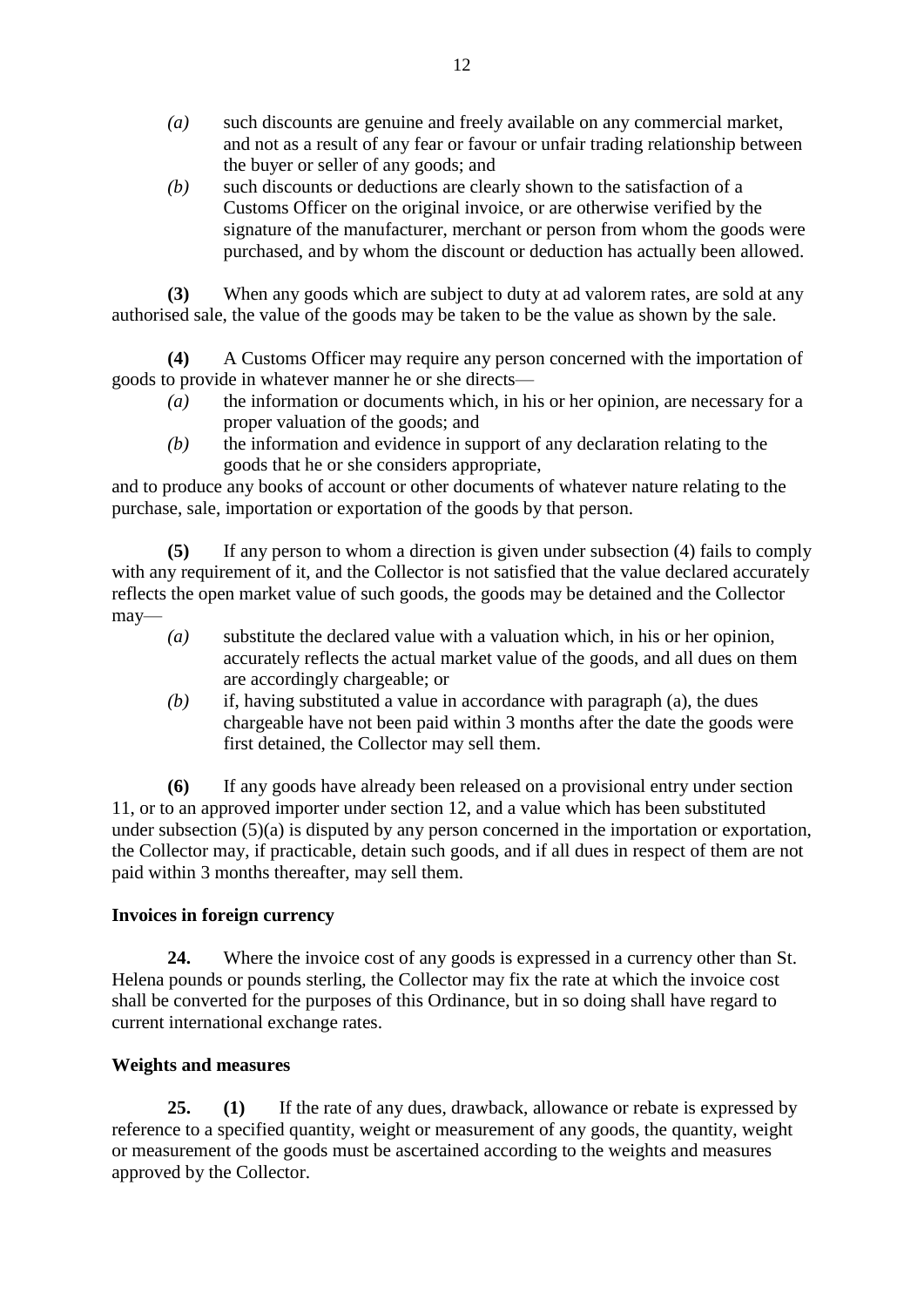**(2)** Any dues, drawback, rebate or other allowance, the amount of which is to be calculated by reference to a specified quantity, weight or measurement, is chargeable or allowable on any fraction thereof, and the amount payable or allowable on any such fraction imust be calculated proportionately.

**(3)** For the purposes of subsection (2), the Collector may determine what fractions are to be taken into account in the case of any such quantity, weight or measurement.

## **Goods of more than one material**

**26.** Whenever any goods not elsewhere specified in the tariff are composed of 2 or more materials, any or all of which are dutiable, all dues payable must be charged at the highest permissible rate.

## **Re-importation of exported goods**

**27.** If any goods that have been exported are re-imported, they are exempt from import duty on the occasion of such re-importation.

## **Dues short levied or remaining unpaid**

**28. (1)** When any dues have been short levied, the person who should have paid the amount short levied must, on demand being made by a Customs Officer, pay the amount short levied, and the Collector may refuse to pass any entries for goods belonging to such person until the amount short levied has been paid.

**(2)** If any dues short levied are not paid to the Collector on demand by the person who should have paid the amount short levied in accordance with subsection (1), the Collector may, if practicable, detain the goods concerned until the amount short levied has been paid.

**(3)** If any goods have been released under section 10 or 11, and the dues chargeable on them remain unpaid after the expiration of the time allowed for payment, the Collector may, if practicable, detain the goods concerned until the amount due has been paid, and may refuse to allow release of any further goods imported by such person prior to such payment.

**(4)** Any goods detained under subsection (2) or (3) may be sold by the Collector if the outstanding dues remain unpaid after the expiration of 3 months from the date on which they were first detained.

## **Refunds, rebates and remissions**

**29.** Without affecting any other provision of this Ordinance, a refund, rebate or remission, as the case may require, of import duty may be made by the Collector—

*(a)* in respect of goods damaged in transit, or during storage prior to clearance, if the extent of the damage has been verified by a Customs Officer before delivery, or within such reasonable period (not exceeding 48 hours) after delivery as the Collector allows in any particular case; or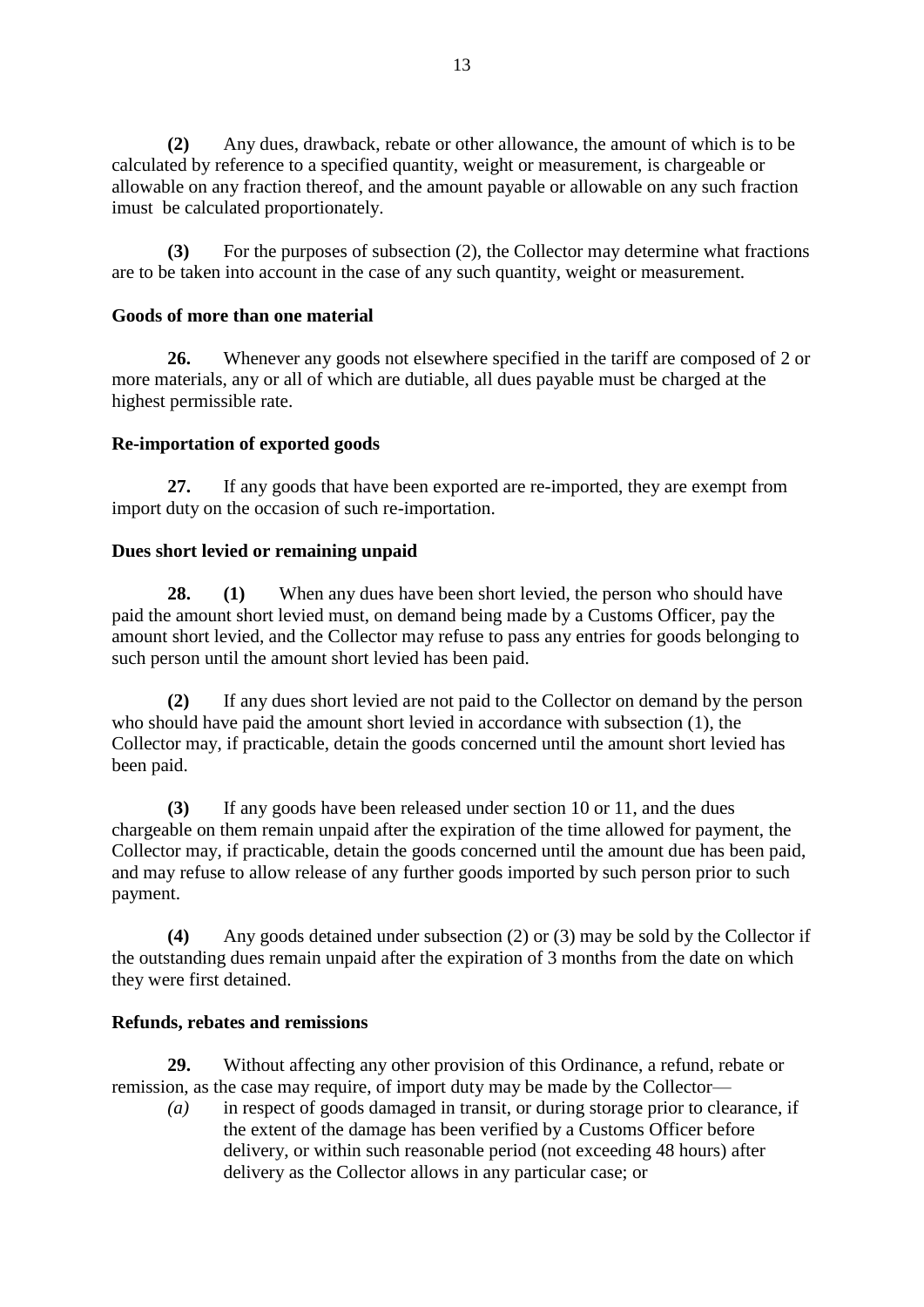*(b)* in any case where duty paid has been attributable to a manifest factual error, or in any other case in which it appears to the Collector to be just and equitable to do so if, in any such case provided for by this paragraph, the claim is made within 6 months from the date of importation.

## **Refund of dues in certain cases**

**30. (1)** Subject to any conditions which, in his or her discretion, the Collector may see fit to impose, if the Collector is satisfied that—

- *(a)* goods were imported pursuant to a contract sale, and that the description, quality, state or condition of such goods is not in accordance with such contract, or that such goods have been damaged in transit; and
- *(b)* the importer, with the consent of the seller, either—
	- (i) returned the goods unused to the seller, and for that purpose complied with the provisions of section 16; or
	- (ii) destroyed the goods unused,

the importer is entitled to obtain from the Collector repayment of any dues paid on the importation of such goods.

**(2)** Nothing in this section applies to goods imported on approval, or on sale or return, or on other similar terms.

#### **PART 4 POWERS OF CUSTOMS OFFICERS**

## **General powers of Customs Officers**

- **31.** A Customs Officer may—
- *(a)* permit goods to be unladen, landed, warehoused or shipped on Sundays or public holidays (notwithstanding anything in the Sunday Observance (Ascension) Ordinance, 1849 or the Public Holidays (Ascension) Ordinance, 1945 or before or after office hours;
- *(b)* grant a clearance on Sundays or public holidays (notwithstanding anything in the Sunday (Observance) Ordinance or the Public Holidays Ordinance) or before or after office hours to any ship or aircraft the master or captain of which is desirous of proceeding forthwith on his voyage or journey as the case may be;
- *(c)* board and search any ship or aircraft and have free access to every part of any ship or aircraft found in the territorial waters or on an airport of Ascension and may—
	- (i) cause any goods to be marked before they are unloaded from that ship or aircraft;
	- (ii) lock up, seal, mark or otherwise secure any goods carried in the ship or aircraft or any place or container in which they are so carried; and
	- (iii) break open any place or container which is found to be locked and of which the keys are withheld;
- *(d)* take samples of wines, spirits or any other goods for testing or weighing as he may deem necessary;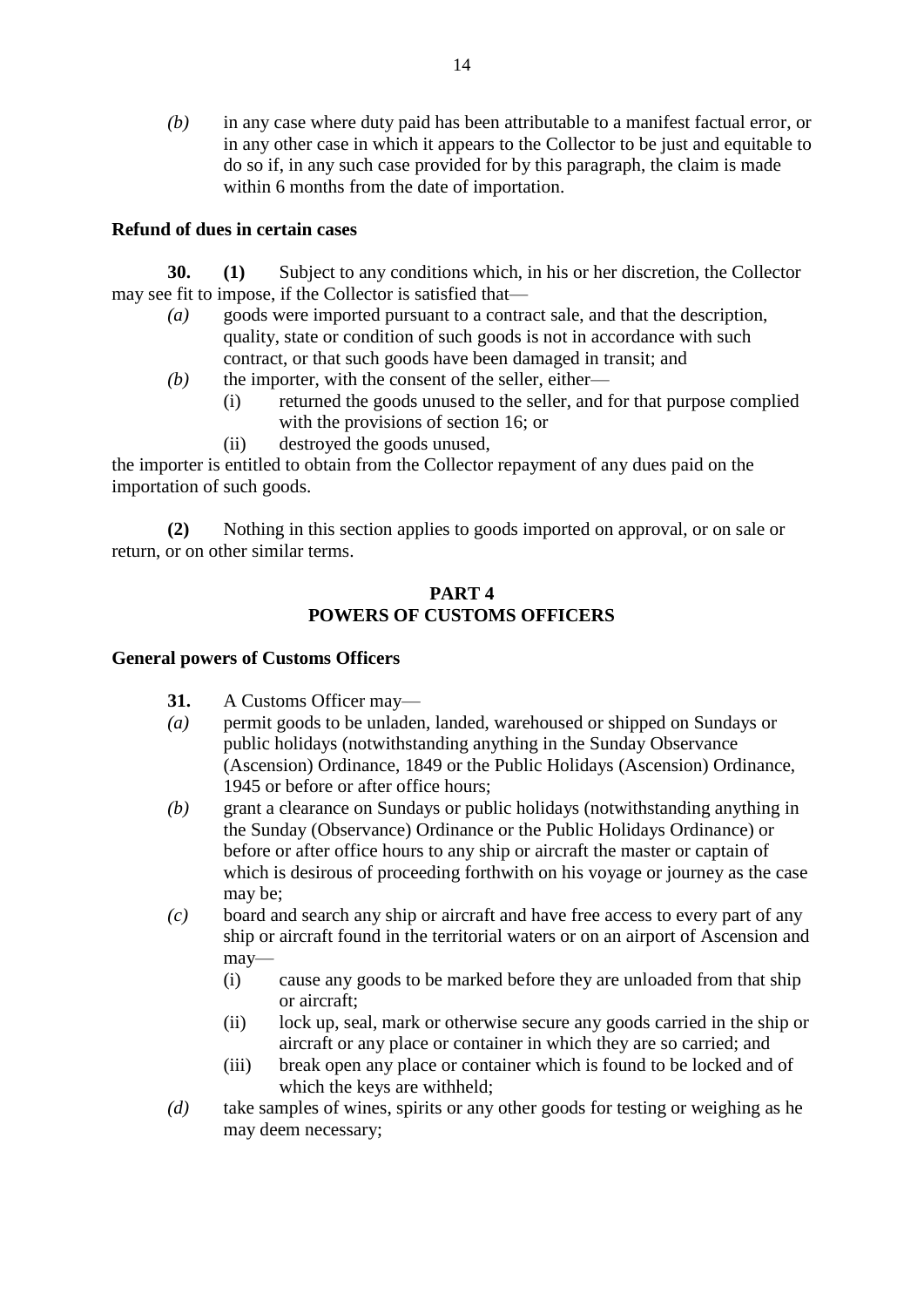- *(e)* permit any importer or his agent to sort, separate, pack, re-pack and take reasonable samples (with or without duty, except as the same may eventually become dutiable as part of the original quantity);
- *(f)* give such directions as he may consider necessary for the storage at a port or airport of goods imported or to be exported;
- *(g)* in any case where anything may be done under or by virtue of this Ordinance upon depositing money in the Customs, agree to accept (on such terms as he may determine) security for payment in lieu of such deposit;
- *(h)* seal up any package, building, means of conveyance, valve, apparatus or thing containing (or believed by him to contain) dutiable or restricted goods or by which the movement of any such goods may be effected or controlled.

## **Power to question and search**

**32. (1)** Any person entering Ascension must, at a place and in a manner the Collector directs, declare anything (not being a thing in respect of which the person is entitled to exemption from dues) contained in his or her baggage or carried with him and which the person has obtained outside Ascension.

**(2)** Any person entering or leaving Ascension, or landing from any vessel or aircraft, must answer any questions a Customs Officer puts to him or her with respect to his or her baggage and anything carried in it or carried with the person, and must, if required by the Customs Officer, produce that baggage and any such thing for examination at a place the Collector directs.

**(3)** A Customs Officer or Police Officer may stop and search any person whom the officer has reasonable cause to believe has restricted or prohibited goods or goods on which duty has not been paid concealed on his or her person. Every search of a person under this subsection must be carried out only by an officer of the same sex.

**(4)** A Customs Officer may search any ship or aircraft for the purpose of ascertaining whether any dutiable, restricted or prohibited goods are unlawfully contained in it.

**(5)** For the purposes of subsection (1), the words "outside Ascension" include a ship within the territorial waters of Ascension.

## **Power to search vehicles and premises**

**33. (1)** A Customs Officer or Police Officer may, on reasonable cause, stop and search any means of conveyance for the purpose of ascertaining whether any dutiable, restricted or prohibited goods or any smuggled goods are unlawfully contained in it or carried on it, and the driver or person in charge must stop and permit such search.

**(2)** Without affecting other provisions of this Ordinance, Customs Officers have, in connection with the investigation of any offence or suspected offence against this Ordinance, the same powers of search as are conferred upon police officers by the Criminal Procedure Ordinance, 1975 (St Helena), or any statutory modification or re-enactment for the time being in force.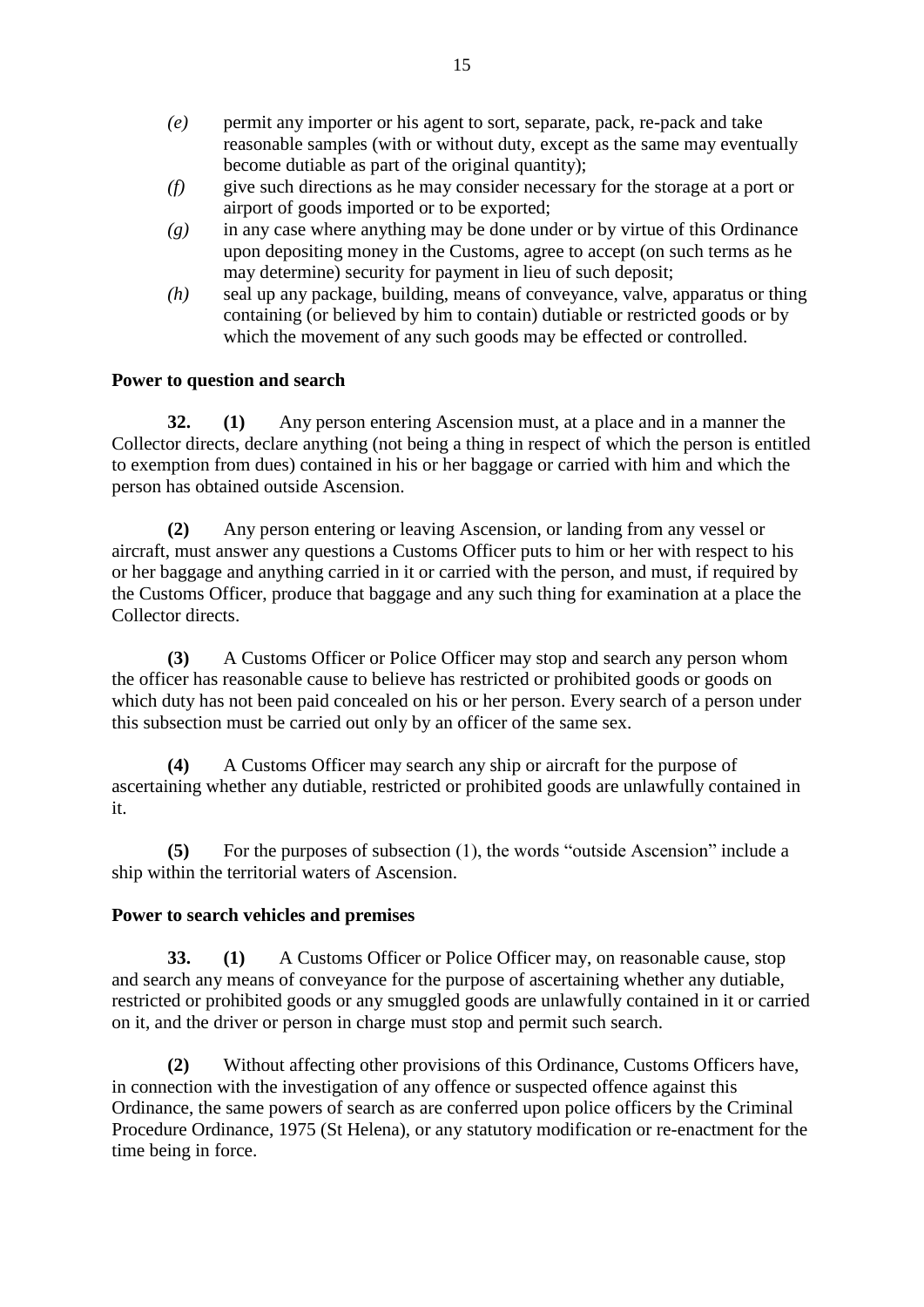## **Power of arrest without warrant**

**34.** A Customs Officer may arrest, without warrant, any person whom he or she has reasonable grounds to suspect is guilty of committing or attempting to commit an offence under this Ordinance.

#### **Power to remove seals placed on goods**

**35.** No customs seal placed by a Customs Officer in the exercise of his or her powers under section 31 may be removed by any person who is not a Customs Officer until the ship or aircraft carrying the goods so sealed has lawfully departed from Ascension.

## **Power to compound and restore seized goods**

**36. (1)** Subject to and without affecting the powers of the Attorney General, the Collector may—

- *(a)* compound any proceedings for any offence which contravenes this Ordinance or any subsidiary legislation made under it, except where the offence involves the evasion or attempted evasion of any import or export prohibition or restriction for the time being in force;
- *(b)* restore, subject to any conditions the Collector considers appropriate, anything forfeited or seized under this Ordinance or any subsidiary legislation made under it.
- **(2)** The Collector may –
- (a) exercise his or her powers under subsection (1) in any case where he or she has reason to believe an offence has been committed by any person that the Collector is empowered to compound; and
- *(b)* make an offer to such person to compound that offence on payment of a penalty the Collector considers appropriate, not exceeding the maximum fine payable on conviction.

**(3)** A person to whom an offer to compound is made under subsection (2) who wishes to accept such offer, must complete a formal request to that effect in the form provided in the Schedule to this Ordinance.

**(4)** If a person to whom an offer to compound is made under subsection (2) refuses to accept such offer within a period the Collector specifies, the Collector may forthwith institute criminal proceedings under section 41, as if the offer to compound had not been made.

## **PART 5 - APPEALS, OFFENCES AND FORFEITURE**

## **Appeal against seizure of goods**

**37. (1)** If any goods are seized under any provision of this Ordinance and any person who was at the time of such seizure the owner or one of the owners of the goods wishes to claim that they are not liable to forfeiture, the person must give, within 28 days of the date of the service of the notice of seizure or, if no notice has been served, within one month of the date of seizure, notice of appeal in writing to the Collector, specifying –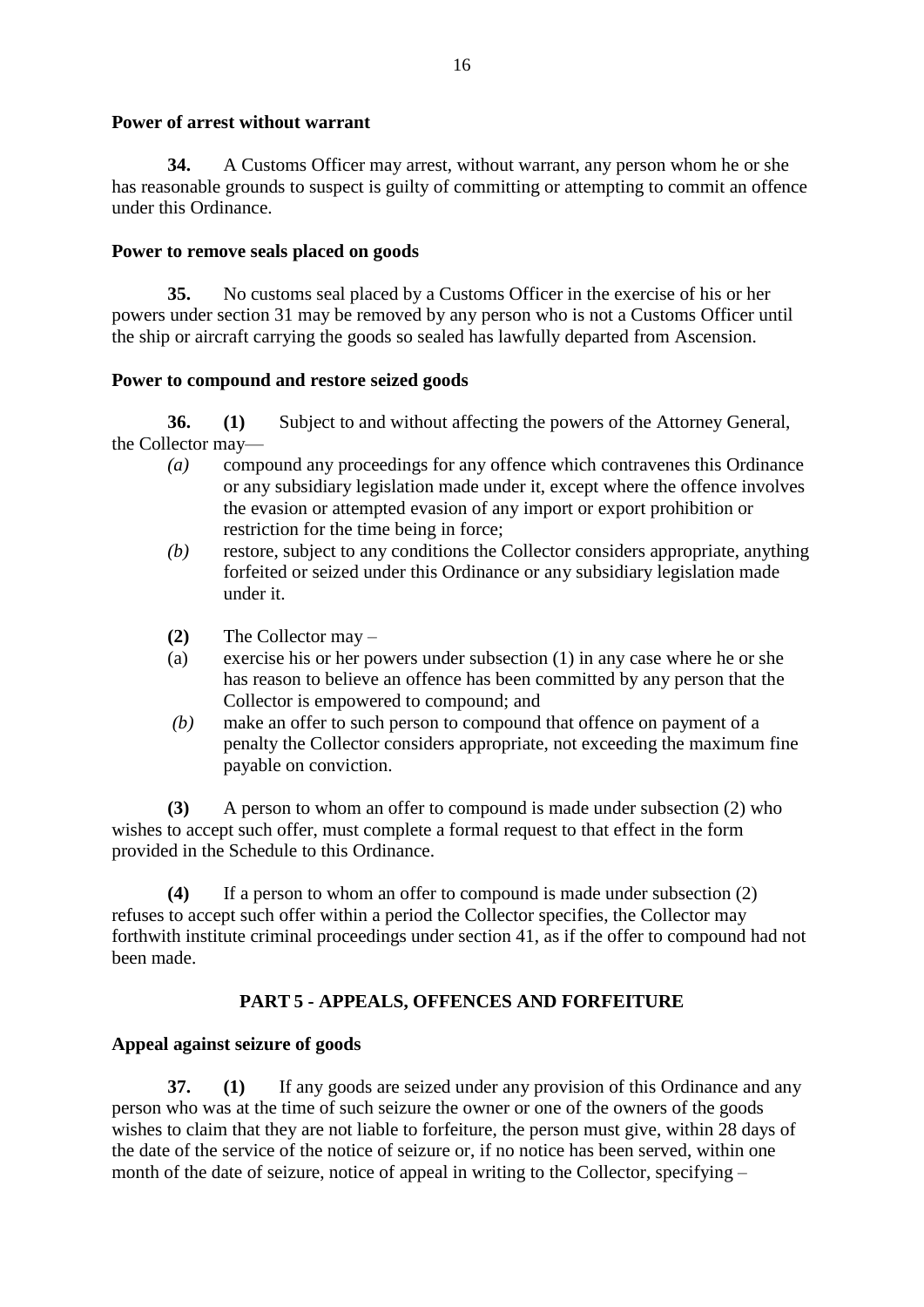- *(a)* the name and address of the claimant; and
- *(b)* in the case of a person who does not normally reside in Ascension, the name and address of a person normally so resident who is authorised to accept service of documents and generally act on the claimant's behalf for the purposes of such appeal.

**(2)** If the Collector has compounded any offence pursuant to section 36, and the penalty imposed has been paid, no appeal lies under this section against the seizure of the goods involved in the offence.

 **(3)** If notice of appeal is given under subsection (1), the Collector must issue proceedings in the Magistrates' Court, and if that court finds that the goods were at the time of their seizure liable to forfeiture, it must order such goods to be forfeited.

**(4)** Proceedings issued under subsection (3) are civil proceedings, and any party to such proceedings aggrieved by a decision of the Magistrates' Court may appeal to the Supreme Court.

**(5)** If on the expiration of the relevant period referred to in subsection (1) for the giving of notice of appeal no such notice has been given, the Collector may deem the goods to have been forfeited.

**(6)** If any goods are ordered to be forfeited under subsection (3), or deemed to have been forfeited under subsection (5), the Collector may dispose of them in any manner the Collector considers appropriate.

**(7)** If any goods seized, which are liable to forfeiture, have not been ordered or deemed to have been forfeited, the Collector may—

- *(a)* cause the goods to be delivered to the claimant upon payment of a sum the Collector considers appropriate, not exceeding the sum which, in the opinion of the Collector, represents the value of the goods, including any dues chargeable on them; or
- *(b)* in the case of living creatures or goods which the Collector considers are of a hazardous or perishable nature, sell or destroy them.

**(8)** If any goods sold, destroyed or delivered under subsection (7) are held in proceedings issued under subsection (3) to be not liable to forfeiture at the time of seizure, the Collector, on demand by the claimant, must—

- *(a)* if the goods were delivered pay to the claimant a sum equal to any amount paid as a condition of delivery;
- *(b)* if the goods were sold pay to the claimant an amount equal to the proceeds of sale;
- *(c)* if the goods were destroyed pay to the claimant a sum that, in the opinion of the Collector, represents their market value at the time of seizure.

**(9)** If the amount to be paid includes any sum on account of any dues payable on goods, which was not paid at the time of their seizure, the Collector may deduct from such amount a sum which represents such dues.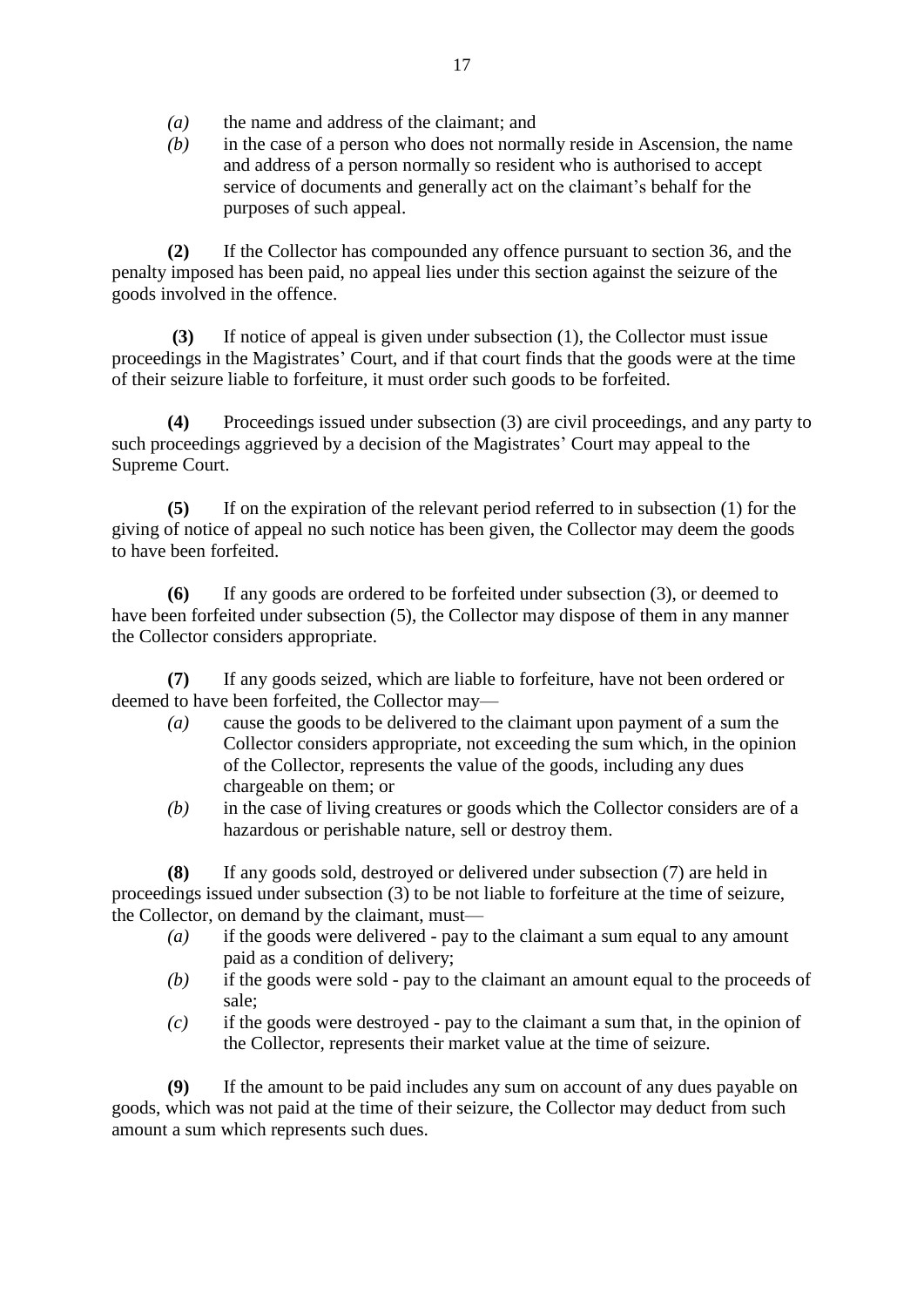## **Appeal against dues**

**38. (1)** If, in respect of any goods imported, any dispute arises whether any or what amount of dues is payable on them, the importer must pay the amount demanded, and may within 28 days thereafter, appeal in writing to the Collector stating the grounds on which the importer disputes any amount of such dues.

**(2)** Upon receipt of a notice of appeal under subsection (1), the Collector may increase, decrease or confirm the amount paid, and must cause written notice of the decision to be given to the appellant, and forthwith repay to the appellant any amount the Collector finds to have been wrongly charged.

**(3)** Any person aggrieved by a decision of the Collector under subsection (2) may, within 14 days of the receipt oif the decision, appeal in writing to the Governor, whose decision is final.

**(4)** If, on any appeal under subsection (3), the Governor determines that a lesser amount of or no dues were payable on the goods, the Governor must direct the Collector to repay to the appellant forthwith the amount paid or overpaid, as the case requires.

## **General provisions concerning offences**

- **39. (1)** It is an offence for a person to—
- *(a)* smuggle any goods or without lawful excuse (which the person must prove) have in his or her possession any smuggled goods;
- *(b)* remove any goods from a customs warehouse without the authority of a Customs Officer or without paying all dues on the goods;
- *(c)* give or procure to be given, or offer or promise to give or procure to be given any bribe, recompense, or reward to, or make any collusive agreement with, any Customs Officer to induce him or her in any way to neglect his or her duty, or by threats, demands or promises attempt to influence any Customs Officer in the discharge of his or her duty;
- *(d)* being the master of a ship or captain of an aircraft, depart with the ship or aircraft without first having obtained a certificate of clearance as required by section 19;
- *(e)* assault, resist or obstructs any Customs Officer acting in the execution of his or her duty;
- *(f)* remove any Customs seal contrary to section 35;
- *(g)* be the master of any ship or captain of any aircraft, or the occupier of any premises on or in which any customs seal is removed, contrary to section 35; or
- *(h)* be the owner of any means of conveyance and use it, or knowingly allows it to be used for smuggling.

Penalty: A fine, or imprisonment for 5 years, or both.

- **(2)** It is an offence for a person to—
- *(a)* evade payment of any dues which are payable;
- *(b)* be found to have upon his or her person or in his or her possession dutiable or restricted goods having denied having such goods on his or her person or in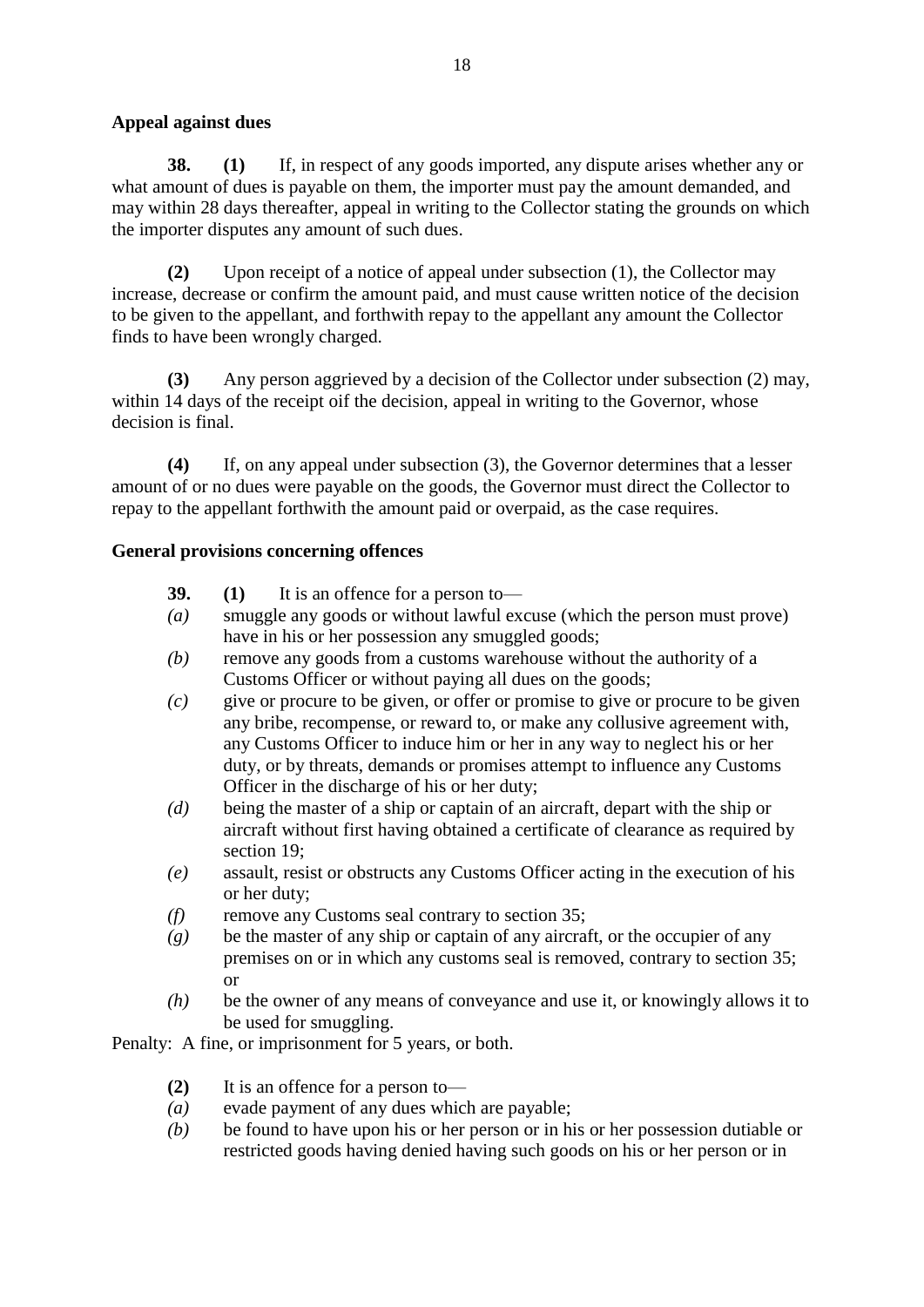his or her possession, or refuse to answer when questioned by a Customs Officer;

- *(c)* knowingly prepare or present an entry or other document required for the purposes of this Ordinance which is false in any particular;
- *(d)* knowingly make in any declaration or document produced to a Customs Officer any statement which is untrue or incorrect in any particular;
- *(e)* knowingly mislead any Customs Officer in any particular likely to affect the discharge of his or her duty; or
- *(f)* refuse or fail without reasonable excuse (which the person must prove) to answer questions or to produce any documents when required to do so by a Customs Officer.

Penalty: A fine of £500 (or in respect of goods, 2 times the value of the goods, whichever is the greater) or imprisonment for 12 months, or both.

## **Supplemental provisions concerning offences**

**40. (1)** A person who contravenes any provision of this Ordinance or any subsidiary legislation made under it for which no other penalty is specified, commits an offence.

Penalty: A fine of £500 (or in respect of goods, twice the value of the goods, whichever is the greater.)

**(2)** Any attempt to commit an offence against this Ordinance is punishable as if the offence had been committed.

**(3)** A person who aids, abets, counsels or procures or by act or omission is in any way directly concerned in the commission of any offence against this Ordinance is deemed to have committed such offence and liable to be punished accordingly.

**(4)** All penalties imposed for offences against this Ordinance are in addition to any forfeiture of goods ordered under section 42.

**(5)** If any offence against this Ordinance is committed by a company, or by a firm or other association of individuals (whether incorporated or not), every director or other officer of the company, and every partner or other officer of the firm or association, and every other person concerned in the management of the company, firm or association (as the case may be) is severally liable to be prosecuted and punished for the offence as if the director, officer or partner had himself or herself committed it, unless the act or omission constituting the offence took place (which he or she must prove) without his or her knowledge, consent, or connivance.

## **Prosecution of offenders**

**41.** Notwithstanding any provision of the Criminal Procedure Ordinance, 1975, any prosecution under this Ordinance may be commenced in the name of the Collector, and may be instituted at any time.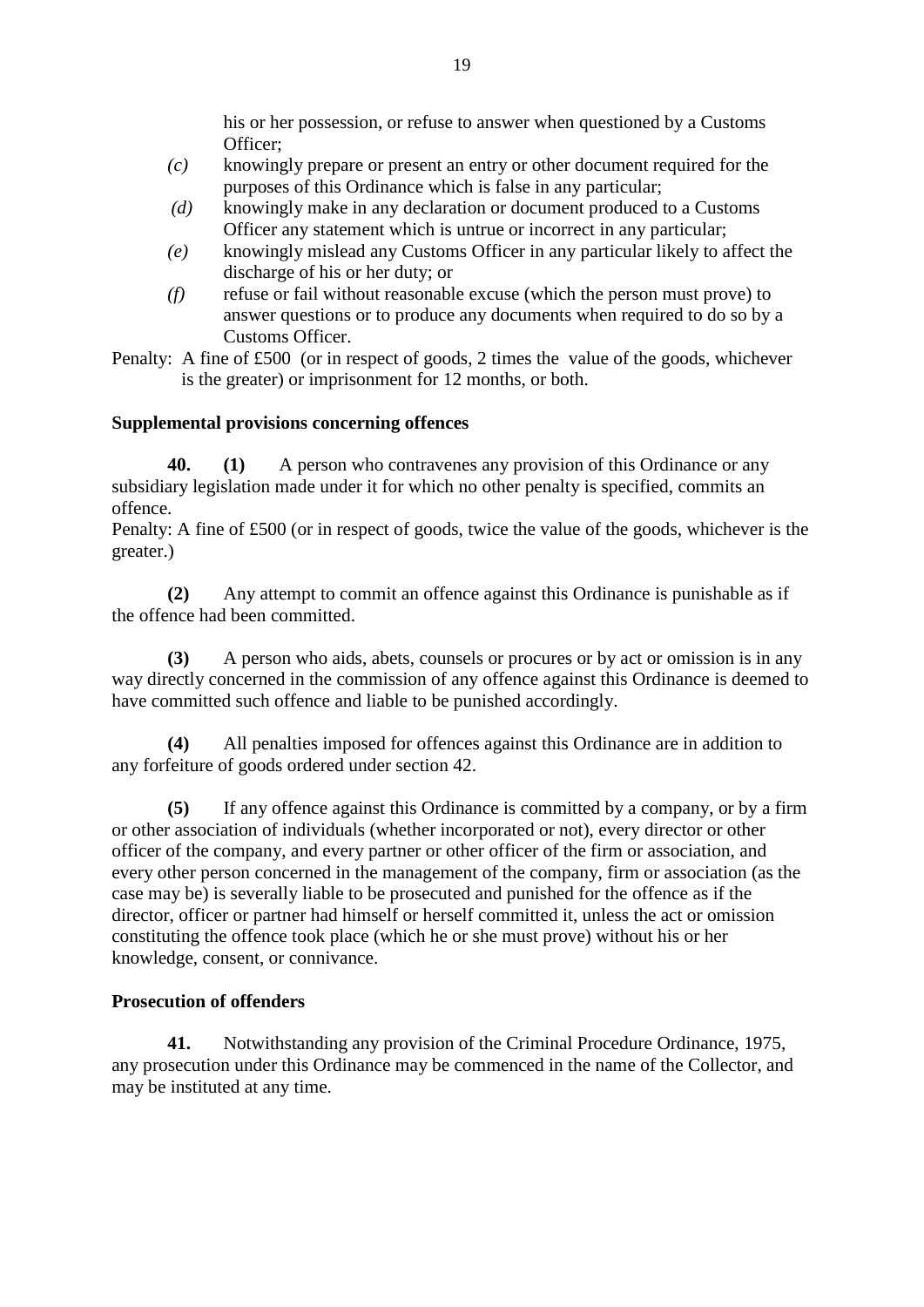## **Forfeiture of goods**

**42. (1)** On convicting any person of an offence contrary to this Ordinance or of any subsidiary legislation made under it, or upon the application of the Collector, either the Magistrates' Court or the Supreme Court may order to be forfeited to the Government any goods which such court is satisfied are any of the following—

- *(a)* smuggled goods;
- *(b)* goods imported, landed or unloaded contrary to any prohibition or restriction for the time being in force with respect to them under or by virtue of any Ordinance;
- *(c)* goods, being dutiable or restricted goods, which are found, whether before or after the loading or unloading of them, to have been concealed in any manner on any ship or any means of conveyance;
- *(d)* goods imported concealed in a container holding goods of a different description;
- *(e)* imported goods found, whether before or after delivery, not to correspond with the entry or declaration made in respect of them;
- *(f)* imported goods concealed or packed in any manner appearing to be intended to deceive a Customs Officer;
- *(g)* dutiable goods found in the possession or in the baggage of any person who has disembarked from any ship or aircraft and who has denied that he or she has any dutiable goods in his or her possession, or when questioned by a Customs Officer has not fully disclosed that such goods are in his or her possession or baggage; or
- *(h)* any other goods which are liable to forfeiture under this Ordinance.

**(2)** Any Customs Officer, Police Officer, or Post Office Official authorised to act under section 18 may seize and detain any goods which he or she has reasonable cause to suspect are liable to forfeiture. Every such seizure and detention must be reported to the Collector at the earliest practicable opportunity.

**(3)** The forfeiture of any goods extends to the forfeiture of the package in which the goods are contained and to all goods packed or contained in the package, except that this subsection does not apply to passengers' baggage unless such baggage has been constructed or adapted for the purpose of smuggling.

**(4)** If any goods are seized under subsection (2), the Collector must give notice of such seizure, and the grounds for it, to any person who to the Collector's knowledge was the owner or one of the owners of the goods at the time of their seizure, unless the seizure was made in the presence of—

- *(a)* the person whose offence or suspected offence occasioned such seizure;
- *(b)* the owner or any of the owners of the goods, or an employee or other agent of the owner or owners;
- *(c)* in the case of goods seized while on board a ship the master of that ship; or
- *(d)* in the case of goods seized while on board an aircraft the captain of that aircraft.

**(5)** Notice of seizure under subsection (4) must be given in writing, and is deemed to have been served on the person to whom it is addressed if—

(a) the notice is delivered to him or her personally; or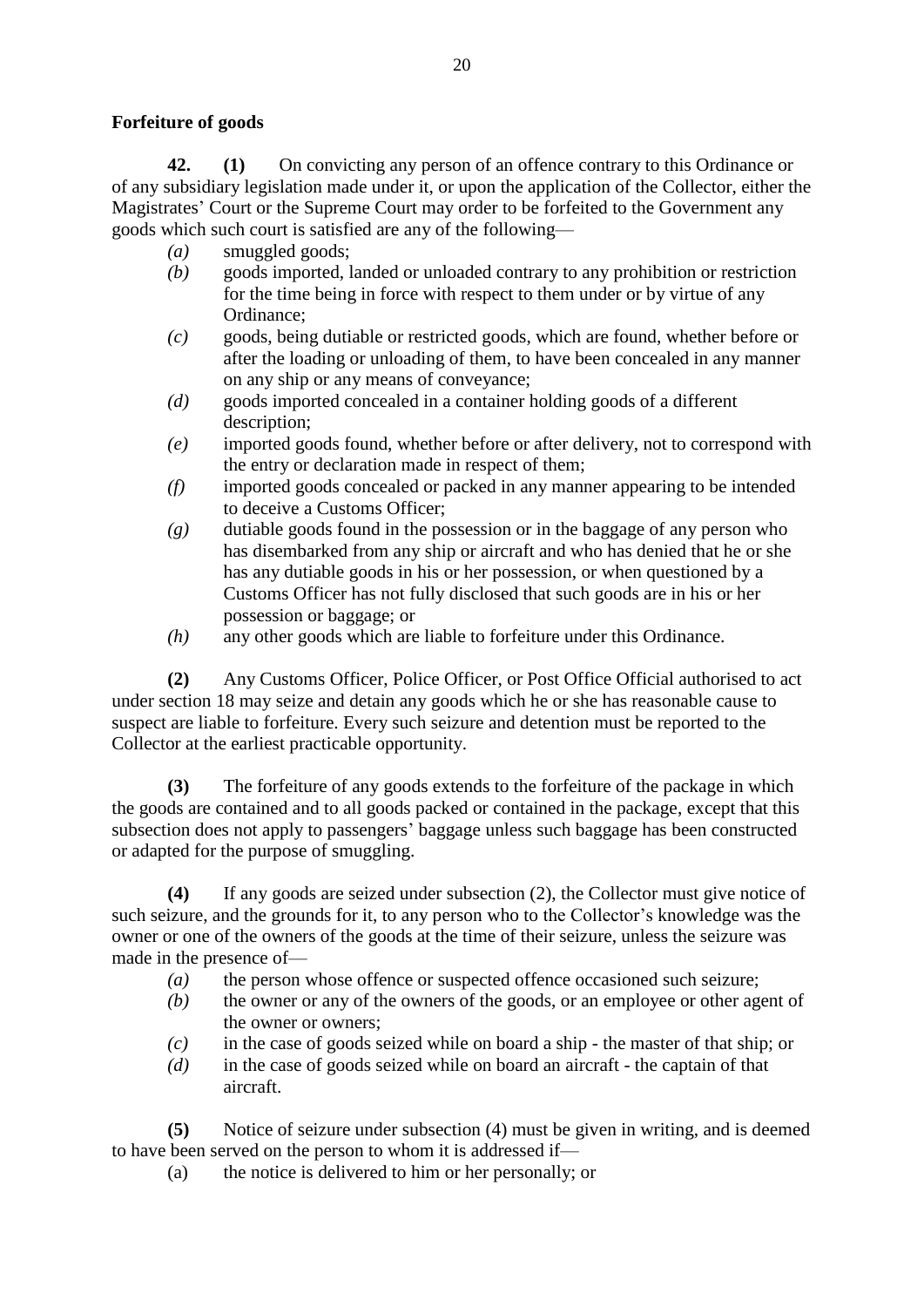- (b) the notice is placed in a sealed envelope and addressed to the person and left, or forwarded by post to the person at his or her usual or last known place of business or residence in Ascension; or
- (c) if the person has no address in Ascension or his or her address is not known by publication of the notice in the *Gazette.*

## **PART 6 MISCELLANEOUS PROVISIONS**

## **Regulations**

**43.** The Governor may make regulations for the further and better execution of this Ordinance and, without limiting this power, such regulations may provide for—

- *(a)* anything which by this Ordinance is required or permitted to be prescribed;
- *(b)* the amount and nature of any security considered necessary, by way of cash deposit or otherwise, before any permission required is given, for the due performance of any conditions attached thereto;
- *(c)* the enforcement of any security given, and the forfeiture or repayment of any cash deposit or equivalent;
- *(d)* the forms of notices and applications for and permissions and authorisations which may be applied for and granted, the nature of any conditions which may be attached thereto, and the variation of such conditions;
- *(e)* the information to be supplied and documents to be produced in connection with any application or other requirement which may be made or imposed, and the variation thereof;
- *(f)* the fees to be charged in respect of anything required or permitted to be done;
- *(g)* the documents necessary and the procedure to be followed in the pursuance of any right of appeal provided, including the determination and notification of the appeal;
- *(h)* the prohibition, restriction or regulation of the importation or exportation of any goods or class of goods;
- *(i)* the determination of the goods on which a drawback of the whole or any part of the dues paid on the importation of them may be granted, and the conditions under which such drawback is to be allowed;
- *(j)* the general movement and control of passengers, crew baggage and cargo;
- *(k)* the exemption, by the Governor, from all or any of the requirements of this Ordinance, conditionally or otherwise, in respect of any ship, aircraft or person, or of any respective class or description thereof, for a specified period and in specified circumstances;
- *(l)* the specification of offences for breach of any such regulations, punishable on summary conviction with a fine not exceeding £500;
- *(m)* prescribing the procedure to be followed by a ship arriving at a port and an aircraft arriving at an airport;

\_\_\_\_\_\_\_\_\_

*(n)* defining any area at a port as a wharf.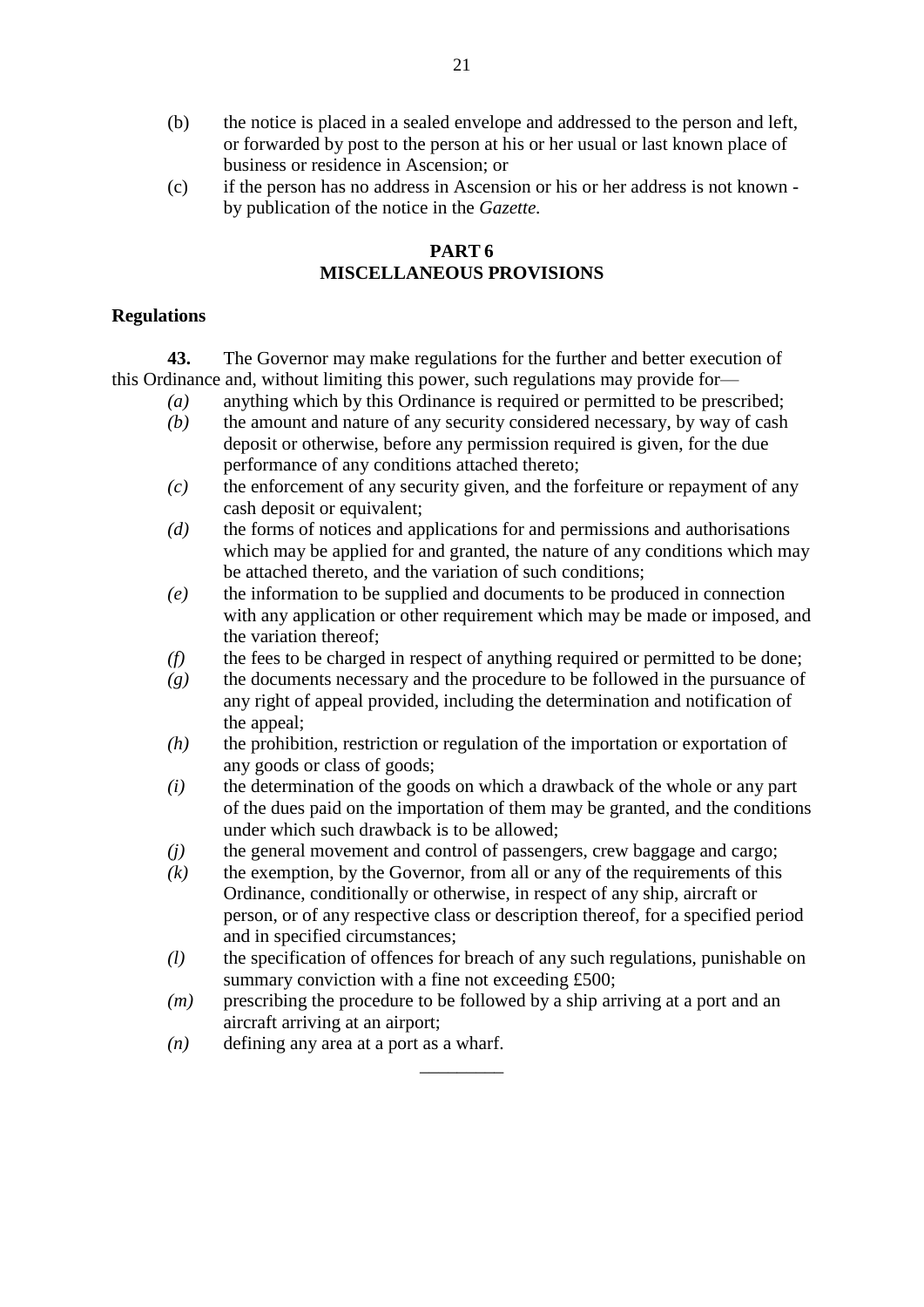## **CUSTOMS ORDINANCE, 2001**

## **CUSTOMS (ENTRY FORMS) REGULATIONS, 2002**

(Section 43)

## **Citation and commencement**

**1.** These Regulations may be cited as the Customs (Entry Forms) Regulations, 2002 and come into force on 1st April 2002.

#### **Interpretation**

**2.** In these Regulations—

**"approved form"** means any of the forms specified in the Schedules to these Regulations; **"delivery warrant"** means a form approved under any of sections 9(4), 10, 11(1), 12(2), 13(3) or 14 of the Ordinance, authorising the removal of goods from the wharf.

## **Approved forms**

**3. (1)** The approved form of entry to be used by the importer or the exporter of any goods to which section 10 of the Ordinance applies sis as shown in the First Schedule to these Regulations.

**(2)** The approved form of provisional entry to be used by the importer or the exporter of any goods to which section 11 of the Ordinance applies is as shown in the Second Schedule to these Regulations.

**(3)** The approved form of Delivery Warrant issued under any of sections 9(4), 10, 11(1), 12(2), 13(3) or 14 of the Ordinance is as shown in the Third Schedule to these Regulations.

**(4)** The approved form of bond to be signed by approved importers under section 12 of the Ordinance is as shown in the Fourth Schedule to these Regulations.

## **Guidance on completion of forms**

**4.** The approved forms specified in regulation 3 must be completed in accordance with guidance notes from time to time published and distributed by the Collector.

## **Release of cargo**

**5.** No delivery warrant may be issued, nor any cargo released from the control of a Customs Officer, until a form specified in regulation 3 is completed and presented to the satisfaction of the officer.

#### **SCHEDULES**

*[NOTE: For technical reasons, it has not been possible to reproduce the forms in this Revised Edition; reference should be made to the original Legal Notice, number A4 of 2002.]*

**\_\_\_\_\_\_\_\_\_\_\_\_\_\_\_\_\_\_\_\_\_\_\_**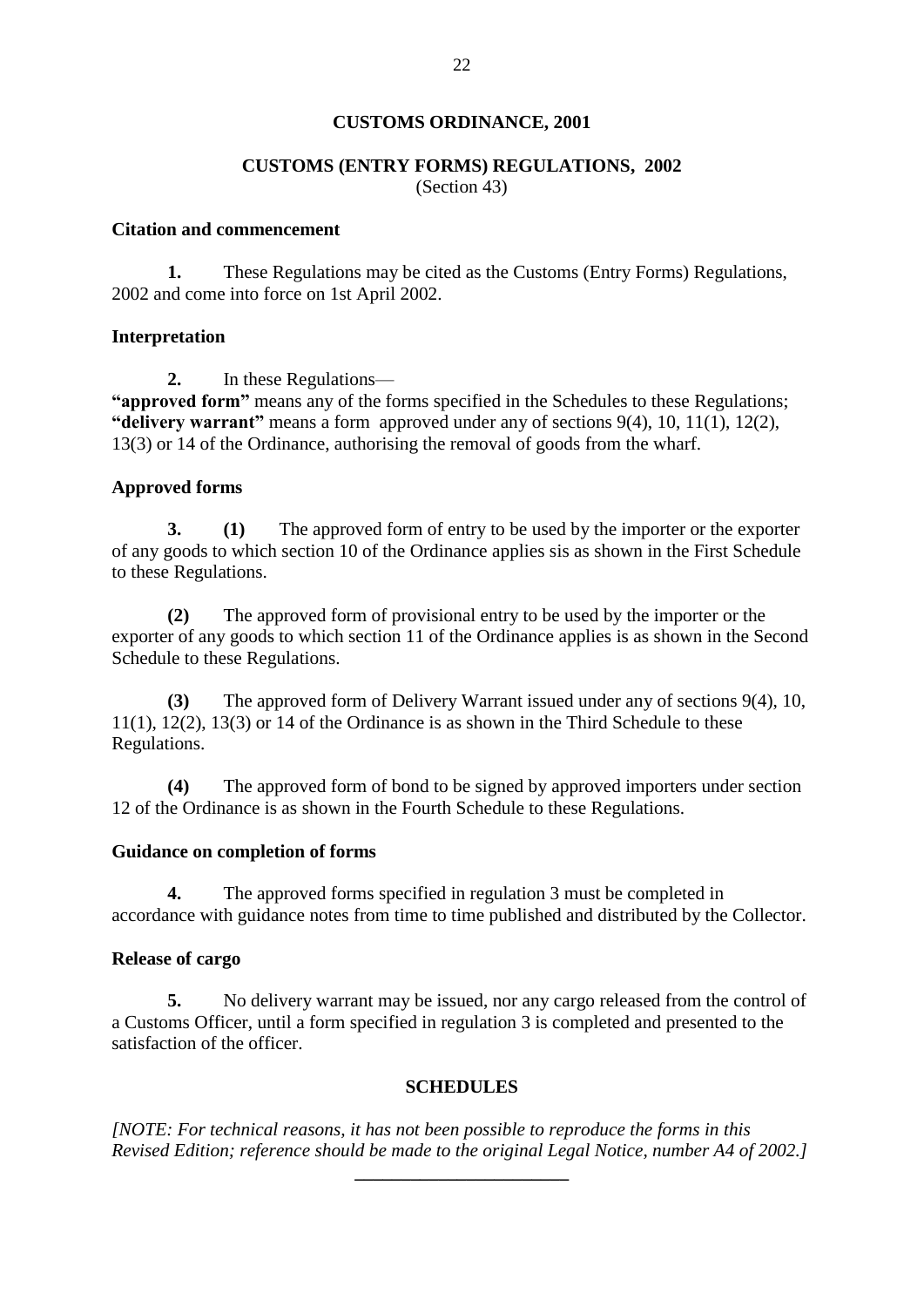#### **CUSTOMS ORDINANCE, 2001**

## **CUSTOMS (TARIFFS AND EXEMPTIONS) REGULATIONS, 2002** (Section 43)

#### **Citation and commencement**

**1.** These Regulations may be cited as the Customs (Tariffs and Exemptions) Regulations, 2002, and come into force on 1st April 2002.

#### **Interpretation**

**2.** The definitions contained in the Customs (Entry Forms) Regulations, 2002, the Customs (Arriving and Departing Ships) Regulations, 2002, and the Customs (Drawback on Goods for use on Her Majesty's Ships) Regulations, 2002, apply to these Regulations.

#### **Provisions for tariffs and exemptions**

**3. (1)** The tariff of customs duties on imports is as set out in Part I of the Schedule to these Regulations, subject to the exemptions set out in Part II of that Schedule.

**(2)** If any of the goods imported free of duty under any of the exemptions mentioned in sub-regulation (1) is hired, sold or otherwise disposed of for value within one year from the date of importation, the importer is liable to pay the full duty which would have been payable if such exemptions had not been granted.

#### **SCHEDULE**

(Regulation 3)

#### **PART I – Customs Duties on Imports**

| Goods                                  | Rate of<br>Duty | <b>Unit of</b><br>Quantity |
|----------------------------------------|-----------------|----------------------------|
| Alcoholic Beverages:                   |                 |                            |
| Not exceeding 3% Alcohol by Volume     | £0.50           | Litre                      |
| $(^{\circ}\text{ABV''})$               |                 |                            |
| Exceeding 3% but not exceeding 6% ABV  | £0.75           | Litre                      |
| Exceeding 6% but not exceeding 11% ABV | £1.00           | Litre                      |
| Exceeding 11% but not exceeding 16%    | £1.80           | Litre                      |
| ABV                                    |                 |                            |
| Exceeding 16% but not exceeding 30%    | £2.50           | Litre                      |
| ABV                                    |                 |                            |
| Exceeding 30% but not exceeding 80%    | £6.00           | Litre                      |
| ABV                                    |                 |                            |
| Exceeding 80% ABV                      | £9.00           | Litre                      |
| Fuel:                                  |                 |                            |
| Motor Spirit $-$<br>Petrol             | 0.25            | Litre                      |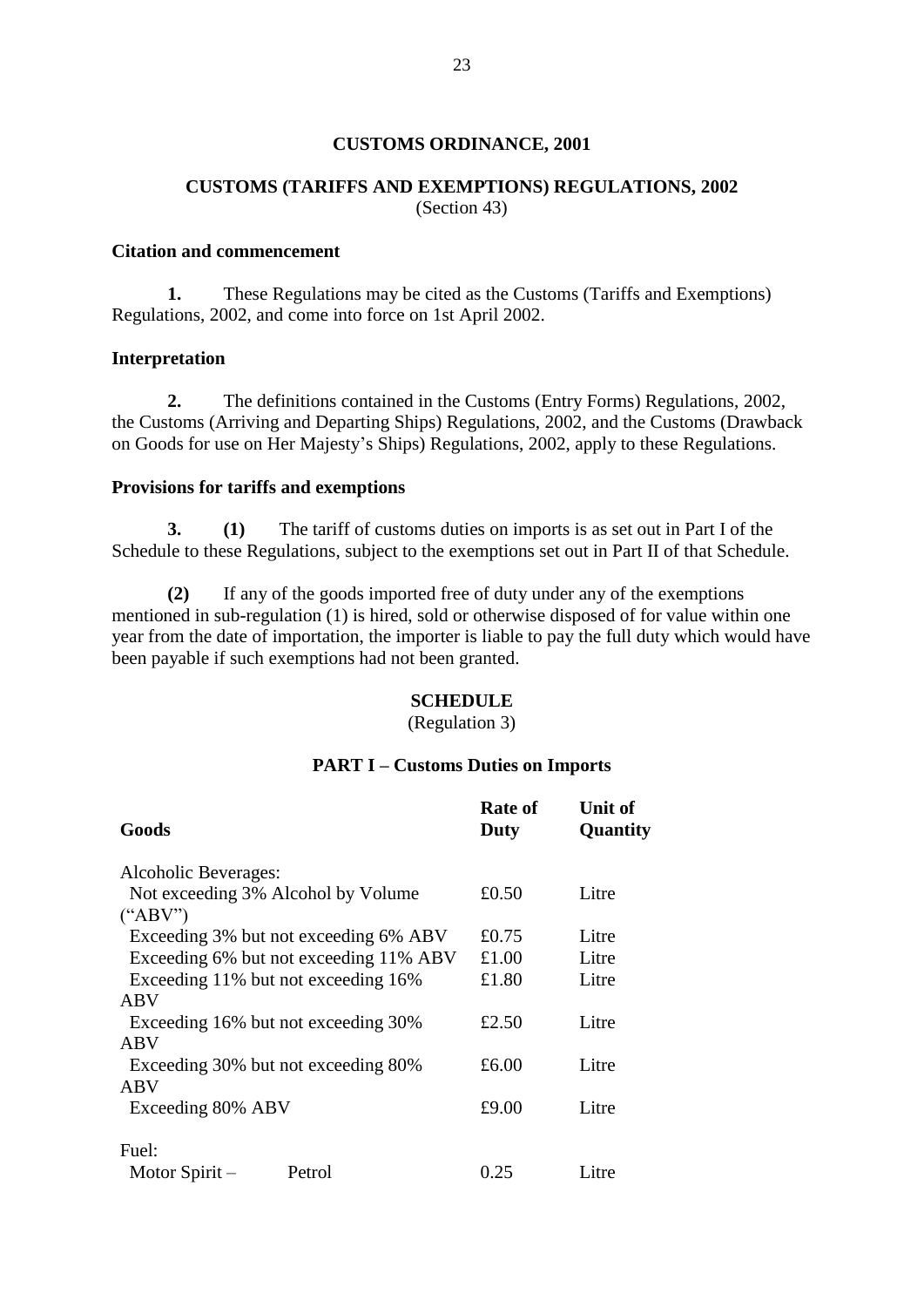| - Diesel                                           | 0.25    | Litre     |
|----------------------------------------------------|---------|-----------|
| Diesel – generation and public utilities           | 0.046   | Litre     |
| Marine Diesel or Petrol                            | 0.05    | Litre     |
| <b>Tobacco</b>                                     |         |           |
| Cigars, cheroots, cigarillos containing<br>tobacco | £106.67 | Kg        |
| Cigarettes containing tobacco                      | £16.00  | Carton of |

## **PART II – Exemption from Customs Duties**

1. Passengers Baggage

The following articles, provided that they are imported by and in the possession of a passenger, shall be exempt from the payment of customs duty—

| $\left(a\right)$ |              | (i)                                                  | Alcoholic beverages with<br>Alcohol by Volume ('ABV')<br>exceeding 30% | 1 Litre    |
|------------------|--------------|------------------------------------------------------|------------------------------------------------------------------------|------------|
|                  | plus either: |                                                      |                                                                        |            |
|                  |              | (ii)                                                 | Alcoholic beverages with ABV<br>exceeding 11% but not                  |            |
|                  |              |                                                      | exceeding 30%                                                          | 2 Litres   |
|                  | <b>or</b>    | (ii)                                                 | Alcoholic beverages with ABV                                           |            |
|                  |              |                                                      | not exceeding 11%                                                      | 4.1 Litres |
|                  |              |                                                      | Beers/Lagers)                                                          |            |
| (b)              |              | Cigarettes not exceeding 200, or other tobacco goods |                                                                        |            |

- not exceeding in all 250 grams.
- *(c)* Perfumed spirits and toilet water not exceeding 250ml.

Provided that -

- (i) the allowances referred to in *(a)* shall not be available to any person under the age of 18 years; and
- (ii) the allowance referred to in *(b)* shall not be available to any person under the age of 16 years.

## 2. Goods for Places of Worship

Wine, which the Collector is satisfied, is imported solely for use in places of worship.

- 3. General
	- (1) Goods, which the Ascension Island Government is under any international obligation to admit free of duty.
	- (2) Goods not exempted from duty, which in any particular case may be exempted by order of the Governor.
	- (3) Goods not otherwise exempt which the Governor agrees may be exempted in any particular case or circumstances.

\_\_\_\_\_\_\_\_\_\_\_\_\_\_\_\_\_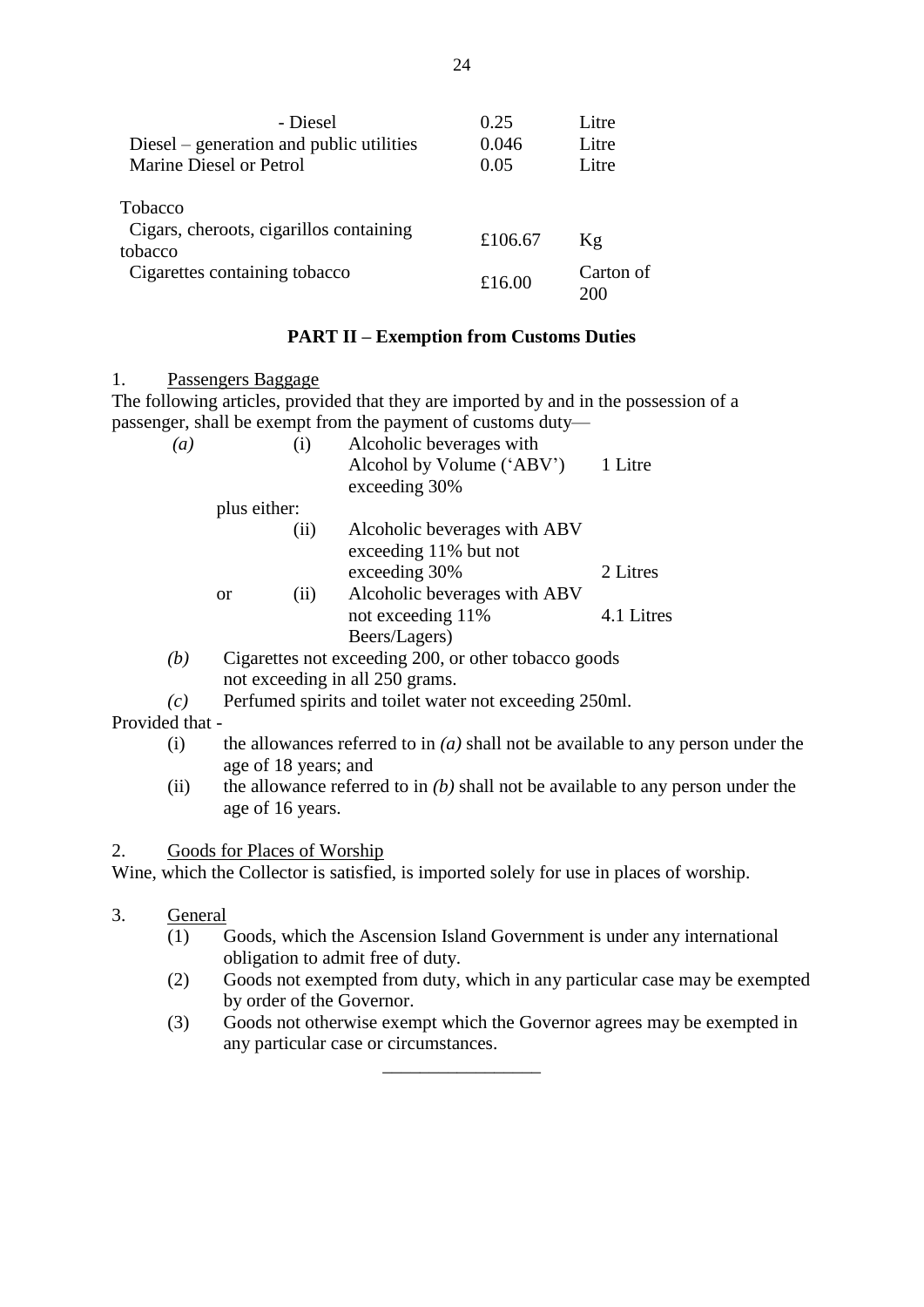## **CUSTOMS ORDINANCE, 2001**

## **CUSTOMS (MISCELLANEOUS FEES) REGULATIONS, 2002** (Section 43)

## **Citation and commencement**

**1.** These Regulations may be cited as the Customs (Miscellaneous Fees) Regulations, 2002 and come into force on 1st April 2002.

#### **Fees prescribed**

**2.** The fees payable by the master of a vessel for the attendance of Customs Officers attending the loading or unloading of the vessel are as set out in the Schedule to these Regulations.

## **SCHEDULE**

#### (Regulation 2)

#### **Fees for the Attendance of Customs Officers**

| 1. | On any Sunday or Public Holiday                         |        |  |  |
|----|---------------------------------------------------------|--------|--|--|
|    | For the first 3 hours or part thereof                   | £15.00 |  |  |
|    | For each hour (or part thereof) after the first 3 hours | £5.00  |  |  |
| 2. | At all other times                                      |        |  |  |
|    | For the first 3 hours or part thereof                   | £10.00 |  |  |
|    | For each hour (or part thereof) after the first 3 hours | £3.50  |  |  |
|    |                                                         |        |  |  |

## **CUSTOMS ORDINANCE, 2001**

# **CUSTOMS (DRAWBACK) REGULATIONS, 2002**

(Section 43)

## **Citation and commencement**

**1.** These Regulations may be cited as the Customs (Deawback) Regulations, 2002 and come into force on 1st April 2002.

## **Provision for drawback**

**2.** A drawback in the amount of the duty paid on them is to be allowed in respect of the items listed in regulation 3that are purchased in Ascension by or on the authority of the commanding officer of any of Her Majesty's ships, if:

- *(a)* such goods are purchased under the certificate of the commanding officer that they are for consumption on the ship commanded by him or her; and
- *(b)* the certificate is countersigned by the Collector of Customs before the purchase is made.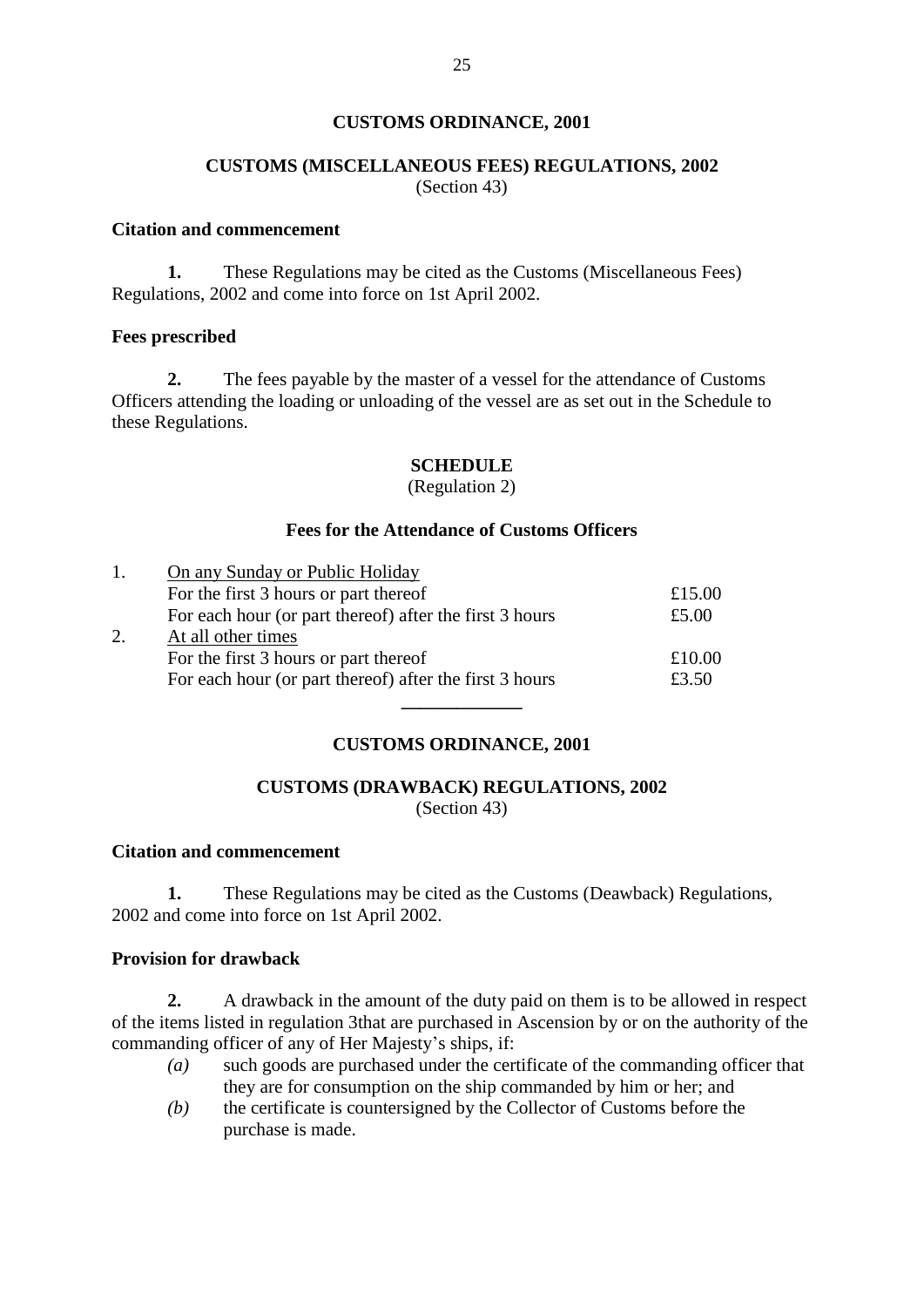#### **Goods on which drawback allowed**

- **3.** The items referred to in regulation 2are –
- *(a)* non-alcoholic beverages (including mineral and flavoured waters, but excluding fruit or vegetable juices);
- *(b)* cider and fermented beverages;
- *(c)* beer (including ale, stout and porter);
- *(d)* distilled alcoholic beverages;
- *(e)* bitters, cordials and liqueurs;
- *(f)* unmanufactured tobacco;
- *(g)* cigars and cheroots;
- *(h)* cigarettes; and
- *(i)* other tobacco manufactures.

## **CUSTOMS ORDINANCE, 2002**

\_\_\_\_\_\_\_\_\_\_\_\_\_

## **CUSTOMS (ARRIVING AND DEPARTING SHIPS) REGULATIONS** (Section 43)

## TABLE OF CONTENTS

## PART 1 PRELIMINARY

- 1. Citation and commencement
- 2. Interpretation

#### PART 2 **SHIPS**

- 3. Arrival of ships
- 4. Landing of cargo
- 5. Restrictions on loading of goods
- 6. Requirements relating to exporting ships
- 7. Departure of ships

## PART 3

## PASSENGERS AND CREW

- 8. Exemption of passengers' baggage from requirement to submit an entry
- 9. Declarations by passengers
- 10. Declarations by crew
- 11. Clearance of baggage
- 12. Removal of baggage

#### PART 4

## MISCELLANEOUS PROVISIONS

13. Penalty for offences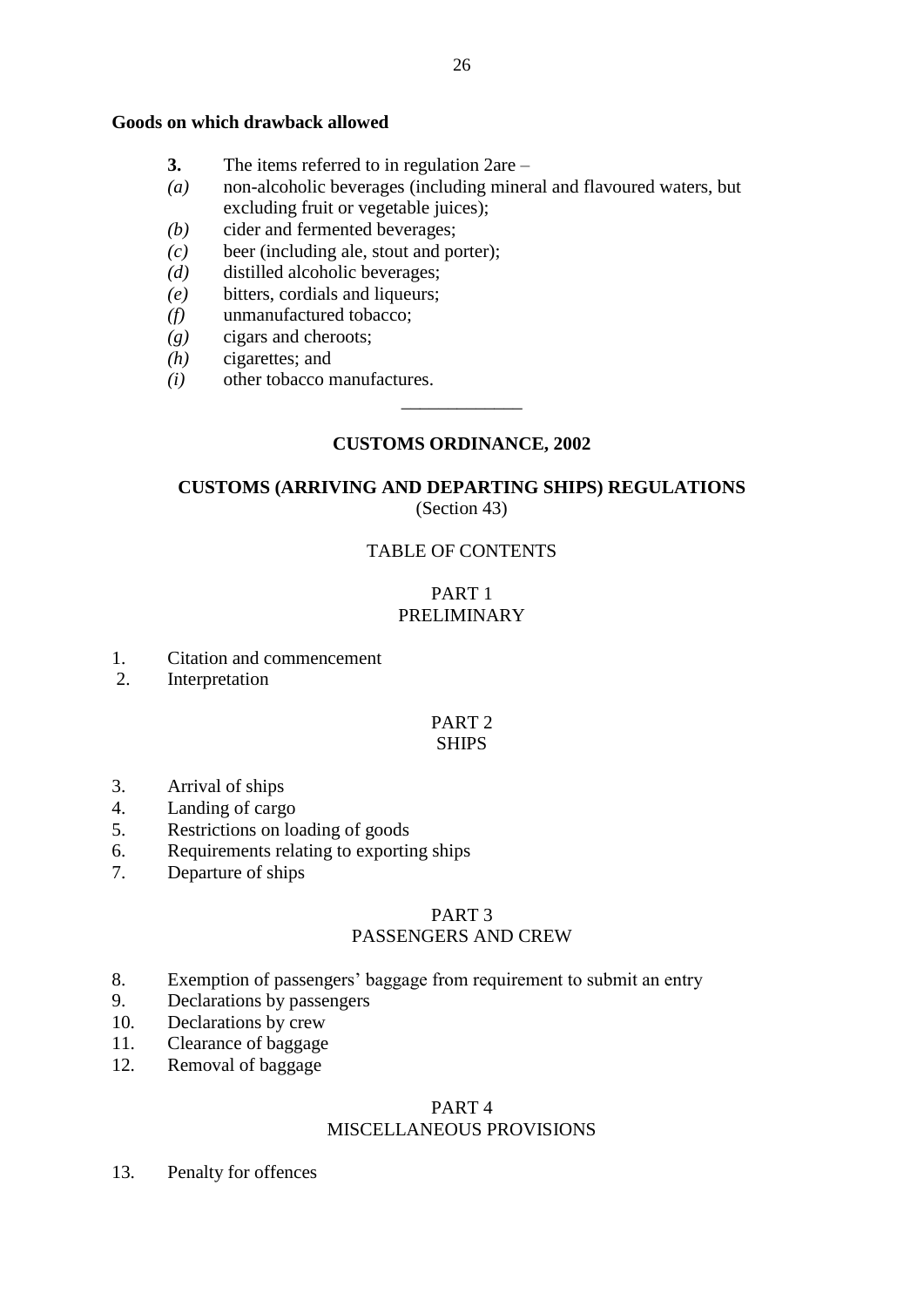First Schedule – Master's declaration Second Schedule – Passenger declaration Third Schedule – Crew declaration

## **PART 1 PRELIMINARY**

#### **Citation and commencement**

**1.** These Regulations may be cited as the Customs (Arriving and Departing Ships) Regulations, 2002 and come into force on 1st April 2002.

#### **Interpretation**

**2.** In these Regulations—

- **"arrival"**, in relation to a ship, means the anchoring, berthing and mooring of a ship within the limits of the port of Georgetown;
- **"cabin baggage"** means baggage that is the personal property of a passenger or crew member, not being imported for commercial purposes, that has been stored in his or her cabin during the voyage;
- **"crew paying-off"** in relation to a member of the crew of a ship, means a person who has been released from ship's articles and is proceeding ashore for a period in excess of 7 days;
- **"form"** means any of the forms specified in the Schedules to these Regulations;
- **"hold baggage"** means baggage that is the personal property of a passenger or crew member, not being imported for commercial purposes, that has been stored in the ship's hold during the voyage;
- **"transit passenger"** means a person who, having arrived on any ship, intends to remain on Ascension for a period not exceeding 14 days;
- **"port"** has the meaning assigned to it by section 2 of the Ordinance.

## **PART 2 SHIPS**

## **Arrival of ships**

**3. (1)** The Master of an arriving ship must cause to be flown a yellow flag (the signal flag for "Q" in the International Code of Signals) at all times between the entry by the ship into the limits of the port and the making of the report in accordance with subregulation (2).

**(2)** The master of every arriving ship must immediately upon arrival of the ship make a report, in the form shown in the First Schedule to these Regulations, to a customs officer and such report must be accompanied by the following documents—

- *(a)* two copies of the cargo manifest of the vessel;
- *(b)* a copy of the list of passengers and crew;
- *(c)* the Crew Declaration for each member of the crew, completed in accordance with the form shown in the Third Schedule to these Regulations;
- *(d)* the Clearance Outwards from the last port of call;
- *(e)* the ship's registration documents; and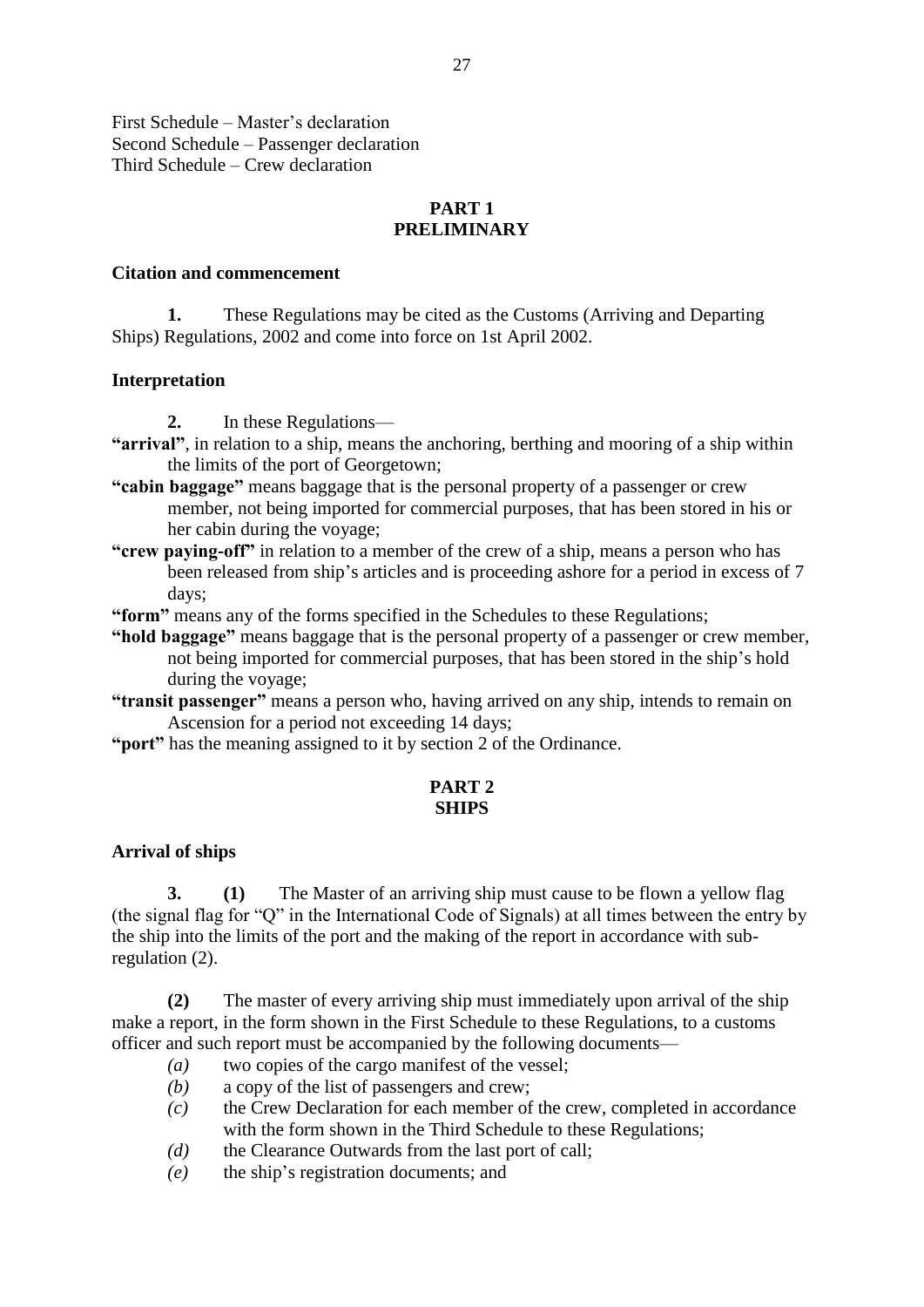*(f)* a list of stores on board the ship on arrival.

**(3)** The list of passengers and crew required by sub-regulation (2)*(b)* must be annotated by the Master to show those crew members, if any, who are crew paying-off and those passengers who are transit passengers.

**(4)** The Master of a ship must, upon arrival, ensure that all bond stores, bars, dutyfree shops and other areas used for the storage of goods upon which customs charges have not been paid in Ascension, are secured, unless permission is obtained from a Customs Officer not to do so.

**(5) S**ub-regulation (4) does not apply in respect of stores agreed with a Customs Officer as being needed for the feeding or other use of the passengers and crew whilst the ship is in port, and the Master must pay any deposit required by a Customs Officer in respect of the duty or other customs charges which may become payable on any goods left so unsecured.

## **Landing of cargo**

**4.** Goods unloaded from an importing ship onto another ship for landing at a port must not, except with the permission of a Customs Officer, be again removed into another ship before being so landed, but must forthwith be taken to and landed at the port.

## **Restrictions on loading of goods**

**5.** No person may load onto a ship or make waterborne for loading any goods for exportation or as stores—

- *(a)* outside the hours approved by the Collector, except as otherwise permitted by him or her;
- *(b)* at any place other than a port, except with the prior permission of the Collector;
- *(c)* without the prior authority of a Customs Officer.

## **Requirements relating to exporting ships**

**6.** The Master or owner of every exporting ship must, except as otherwise permitted by the Collector, either himself or herself or by his or her agent—

- *(a)* deliver to a Customs Officer before the final clearance of the ship a manifest of all goods shipped as cargo specifying—
	- (i) the shipper;
	- (ii) the names of the consignors and the consignees according to the bill of lading;
	- (iii) the goods, marks, numbers and descriptions of the containers; and
- *(b)* make a declaration that the manifest contains a true and accurate account of the cargo of the ship.

## **Departure of ships**

**7.** The Master of every ship intending to depart from the port to a destination outside the territorial waters of Ascension must obtain from a Customs Officer a clearance in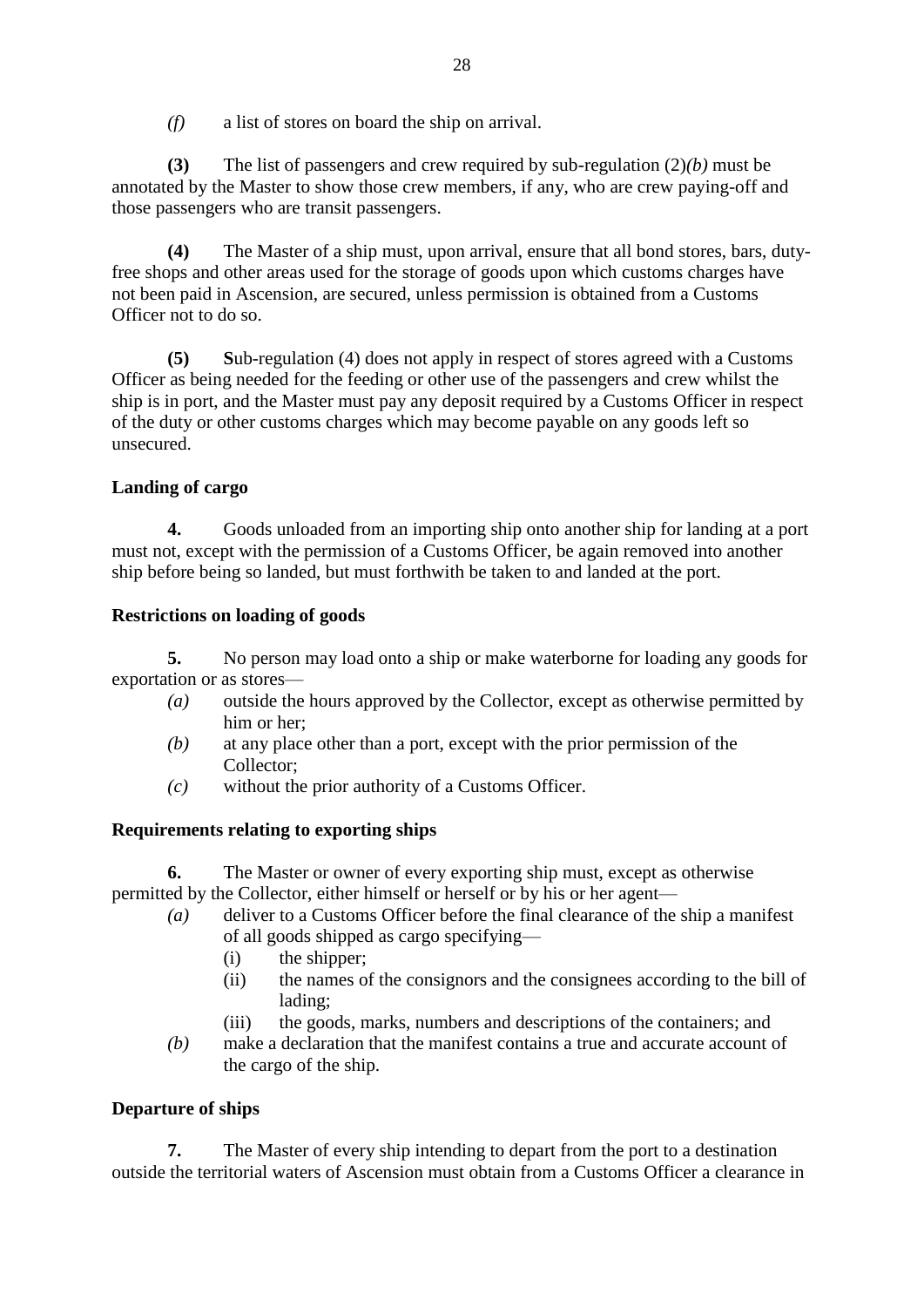the form shown in Part C of the First Schedule to these Regulations, and the application for clearance shall be accompanied by the following documents—

- *(a)* a copy of the cargo manifest for the ship;
- *(b)* a copy of the list of passengers and crew; and
- *(c)* a list of stores remaining on board the ship.

# **PART 3**

## **PASSENGERS AND CREW**

## **Exemption of passengers' baggage from requirement to submit an entry**

**8.** For the purposes of these Regulations, cabin baggage and hold baggage is deemed to be goods prescribed under section 10(2) of the Ordinance for which no customs entry need be made or delivery warrant issued.

#### **Declarations by passengers**

- **9. (1)** Any passenger entering Ascension must—
- *(a)* complete a declaration in the form coloured green, shown in the Second Schedule to these Regulations, in accordance with the notes for completion printed on the reverse of the form; and
- *(b)* deliver the declaration to a Customs Officer at the customs examination hall at a port, or at such other place as the Collector may appoint for this purpose.
- **(2)** The Collector may, in his or her discretion, waive the requirement for the completion of a declaration under this regulation.

## **Declarations by crew**

- **10.** Any crew entering Ascension shall—
- *(a)* complete a declaration in the form coloured yellow, shown in the Third Schedule to these Regulations, in accordance with the notes for completion printed on the reverse of the form; and
- *(b)* deliver the declaration to the Master of the ship on which they are crew.

## **Clearance of baggage**

**11. (1)** All cabin baggage and hold baggage, on being landed, must be delivered to a Customs Officer at the customs examination hall at a port, or to any other place the Collector appoints for this purpose, for examination, and must not be removed from such place until a Customs Officer has authorised its removal.

**(2)** All crew must, upon landing, deliver their baggage to a Customs Officer at the customs examination hall at a port, or at any other place the Collector appoints for this purpose, for examination.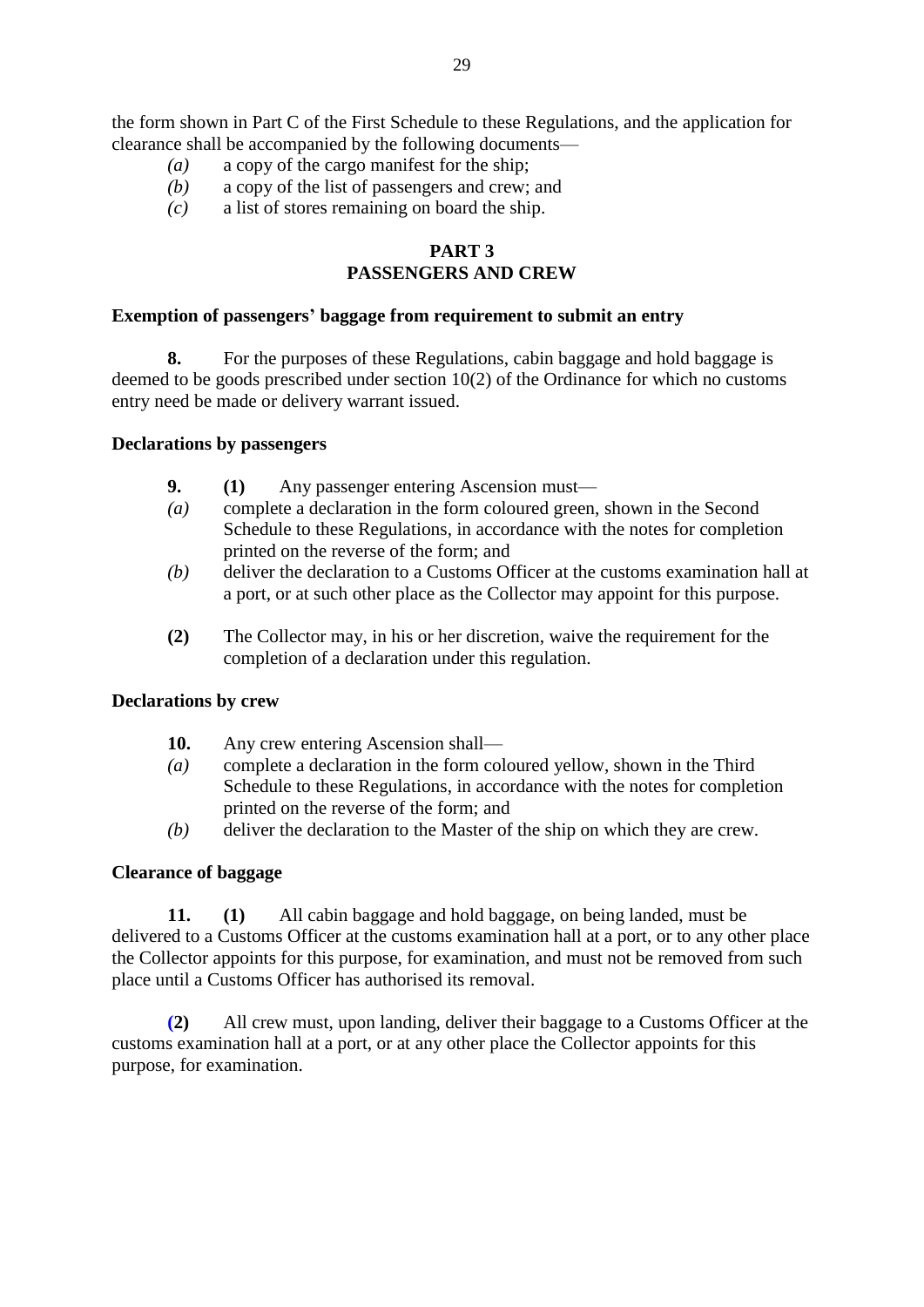## **Removal of baggage**

**12. (1)** The owner of any baggage delivered to a Customs Officer under regulation 11must attend upon the Customs Officer to whom the baggage has been delivered and—

- *(a)* make any further declaration (orally or in writing) relating to such baggage the Customs Officer may require;
- *(b)* promptly pay all dues payable on the baggage; and
- *(c)* when authorised by a Customs Officer, immediately remove the baggage from the place of examination.

**(2)** Any baggage remaining at a port after the expiration of 28 days from the date it was landed may be disposed of at the discretion of the Collector.

## **PART 4 MISCELLANEOUS PROVISIONS**

## **Penalty for offences**

**13.** A person who contravenes or fails to comply with any requirement of these Regulations commits an offence, and any goods concerned are liable to forfeiture. Penalty: A fine of £500;

## **SCHEDULES**

*[NOTE: For technical reasons, it has not been possible to reproduce the forms in this Revised Edition; reference should be made to the original Legal Notices A8 of 2002, A3 of 2013 and A5 of 2013]*

## **CUSTOMS ORDINANCE, 2001**

\_\_\_\_\_\_\_\_\_\_\_\_\_\_\_\_\_\_

## **CUSTOMS (EXPORT CONTROL) REGULATIONS (Regulation 43)**

## **Citation and commencement**

**1.** These Regulations may be cited as the Customs (Export Control) Regulations, 2010. And come into force on 23r December 2010.

## **Prohibition of export**

**2. (1)** For the purposes of this regulation, "goods" means anything capable of being exported from Ascension Island or transhipped within, which are consigned to a place outside Ascension.

- **(2)** The export of the following goods—
- *(a)* fish;
- *(b)* scrap metal;
- *(c)* artefacts of historical significance;